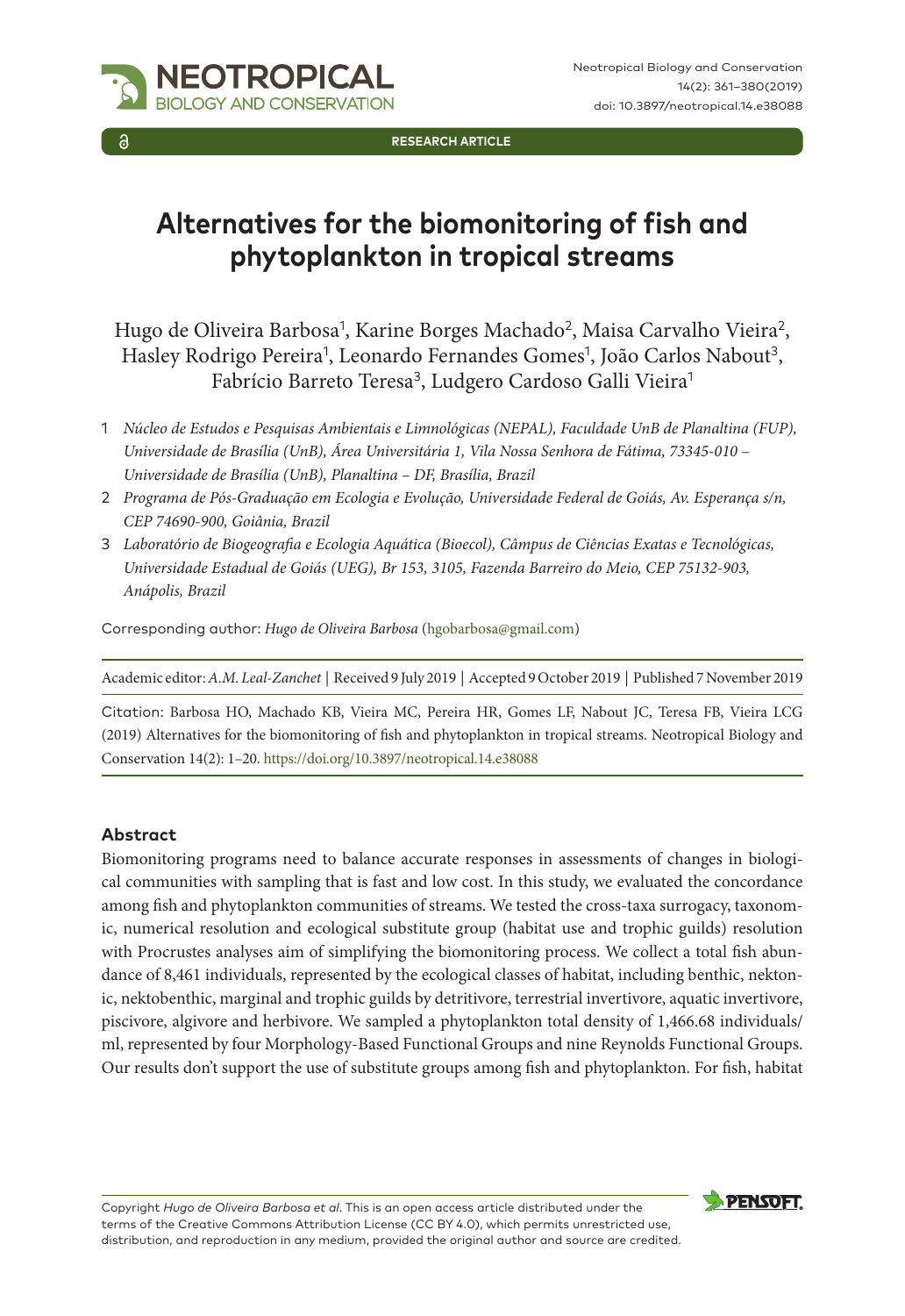use and trophic guild are good surrogates for species-level data. Additionally, our results don't support the use of functional groups as surrogates for phytoplankton. We suggest the use of higher taxonomic levels (genus and family) and record only the occurrence of species and/or genus for fish and phytoplankton. Our findings contribute to decreasing the costs and time of biomonitoring programs assessments and/or conservation plans on fish and phytoplankton communities of headwater streams.

#### **Keywords**

biological surrogates, Cerrado, ecological classification, environmental monitoring, functional groups

#### **Introduction**

Environmental changes are primarily caused by anthropogenic drivers. As a consequence, we experience an accelerated global loss of species (Ceballos et al. 2015, 2017; Crist et al. 2017). In this sense, it is urgent to develop strategies to understand and monitor the consequences of environmental changes on biodiversity (Maćkiewicz et al. 2018). Sampling species along an area of interest and over time is often used as a tool for environmental assessment and monitoring. However, financial and human resources used for these activities are often limited. These resources require optimizing sampling protocols that are less expensive yet do not compromise the quality of information (Kallimanis et al. 2012; Maćkiewicz et al. 2018).

Biodiversity estimates can be time-consuming and expensive (Bates et al. 2007), mainly in regions with large territorial extensions, such as Brazil (Bessa et al. 2011). These factors impose several limitations when associated with the low availability of financial resources for these purposes (Kallimanis et al. 2012). Therefore, many studies investigate alternative approaches to simplify the procedure of obtaining information in biomonitoring, i.e., to reduce the time of identification and associated costs (Landeiro et al. 2012). Proposals for the simplification of biomonitoring programs may include: i.) taxonomic resolution, where higher taxonomic levels (genus or family) are used as surrogates for species (Heino and Soininen 2007; Carneiro et al. 2010; Machado et al. 2015); ii.) numerical resolution, where species presence/ absence data are used as surrogates for abundance data (Landeiro et al. 2012; Rosa et al. 2014; Gomes et al. 2015); iii.) substitute groups, where a group can replace another when they are present in concordance with species distribution variation (Bini et al. 2007; Gioria et al. 2011; Ruhí and Batzer 2014); iv.) ecological substitute group, where the community composition is based on easily recognizable ecological characteristics (e.g. ecomorphology) and a strong power to replace the taxonomic composition, reducing the need for identification at the species level (Carneiro et al. 2010; Trigal et al. 2014; Machado et al. 2015).

Despite the importance and utility of aquatic groups in biomonitoring programs, a great part of simplification protocols have investigated only isolated taxonomic groups. This approach ignores the interaction between assemblages and the potential concordance (Padial et al. 2014). The spatial concordance among aquatics groups can occur because groups respond to similar drivers; for example, water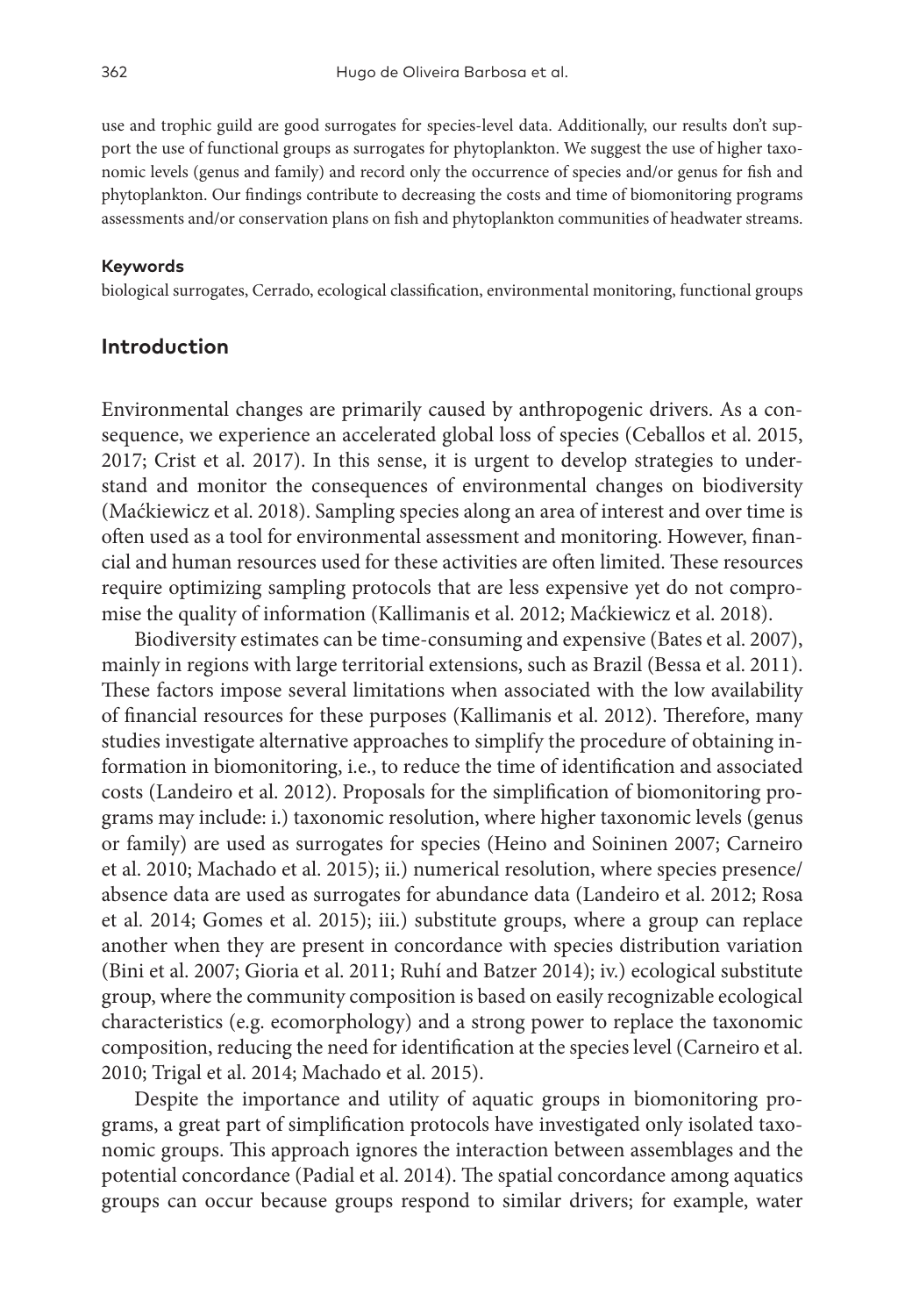transparency and nutrient limitation (phosphorus and nitrogen) for phytoplankton and periphyton (e.g., Rodrigues and Bicudo 2004). Furthermore, groups with different drivers (e.g. fish and phytoplankton) (Mazaris et al. 2010; Sharma et al. 2016; Erős et al. 2016) may also have concordance due to their links in the trophic web (Thomson et al. 2014). Concordant spatial distribution among different taxocenoses could provide the opportunity for sampling simplification by sampling a single taxonomic group.

The proposed simplification protocols for sampling, identification and characterization of species have involved different water bodies (e.g., streams, rivers, lakes, ponds) and several aquatic groups, such as phytoplankton (Gallego et al. 2012; Carneiro et al. 2010; Machado et al. 2015), zooplankton (Gomes et al. 2015; Vieira et al. 2017), macroinvertebrates (Sanchez-Moyano et al. 2006; Tataranni et al. 2009) and mollusks (Zuschin et al. 2015). However, it is noteworthy that most studies mainly focus on evaluating the use of substitute groups. In a few cases, studies have used other approaches, such as numerical and taxonomic resolution (Grenouillet et al. 2008, see more in Suppl. material 1: Table S1). In this context, we evaluated the concordance of the spatial ordering among fish and phytoplankton communities of streams through four strategies (substitute group, taxonomic, numerical resolution and ecological substitute group) with the aim of simplifying the biomonitoring process. Therefore, our objectives were guided by the following questions: i.) Is there a spatial concordance between species and coarser taxonomic resolution (i.e., genus, family and order)? ii.) Is it possible to replace the abundance/density of species/genus/family data by merely the presence/absence of data? iii.) Is there a concordance between the taxonomic level (species) and the ecological classification of species? And iv.) is there concordance between the spatial distribution of fish and phytoplankton species?

# **Materials and methods**

# **Study area**

Sampling was performed during the dry period of 2013 in 29 Cerrado streams, in the Tocantins River basin (Fig. 1). The Tocantins River extends over 1,960 km, with spring in the Goiás plateau, at about 1,000 m altitude. It is formed by the union of Almas and Maranhão rivers, with its mouth in Marajó Bay (Meirelles et al. 2007). The predominant climate of this region is tropical and humid, with two well defined seasons. The rainy period dominates between October and April and the dry period between May and September (MMA 2006). The average annual temperature of the Tocantins-Araguaia basin is 26 °C (MMA 2006). Sampled streams in the subbasin of the Santa Teresa River, North region of Goiás state are mostly of headwater ranging from first to third order (Strahler 1957). In general, the sub-basin of the Santa Teresa River presents a near pristine condition with the maintenance of 75% of the native vegetation remaining in its watershed (Borges et al. 2016). Therefore,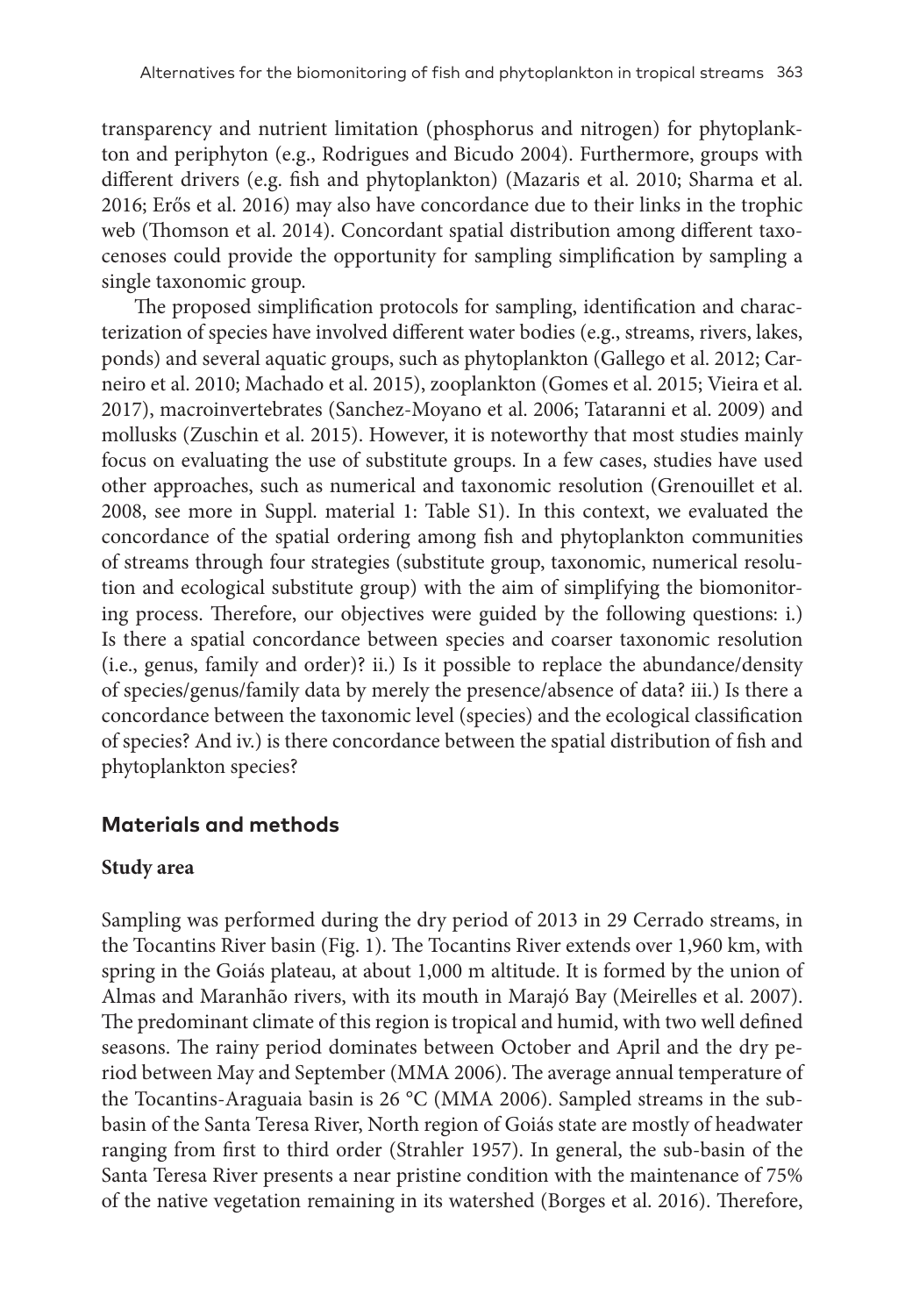

Samples sites

**Fig. 1.** Location of streams sampled in the upper Tocantins River basin, sub-basin of the Santa Teresa River, region of the Brazilian Cerrado.

although the sampled streams reach a short environmental gradient, 40% of the streams present more than 20% of the land use with anthropogenic activities for cattle raising in the watershed (see Suppl. material 1: Fig. S1). The stretches of streams studied are mainly mesohabitats of backwaters and riffles, a neutral pH, low concentrations of nutrients and chlorophyll-*a* (Suppl. material 1: Table S2).

# **Biological data**

We used a protocol widely employed for sampling of phytoplankton and fish communities (Uieda and Castro 1999; Bicudo and Menezes 2006; Bellinger and Sigee 2010). Since the planktonic communities are widely dispersed, and greater diversity and abundance occur mainly in lentic environments, we prioritize the mesohabitats of backwaters for phytoplankton collection. In each stream, a phytoplankton sample was performed by collecting approximately 100 ml of water in the subsurface (0.5 m depth) and storing the sample in dark jars. After collection, each sample was fixed with modified acetic acid (Vollenweider 1974). Individual counting was performed in an inverted microscope (Zeiss Axiovert 25), at 400× magnification, following the Utermöl sedimentation method (Utermöhl 1958). Identification was conducted to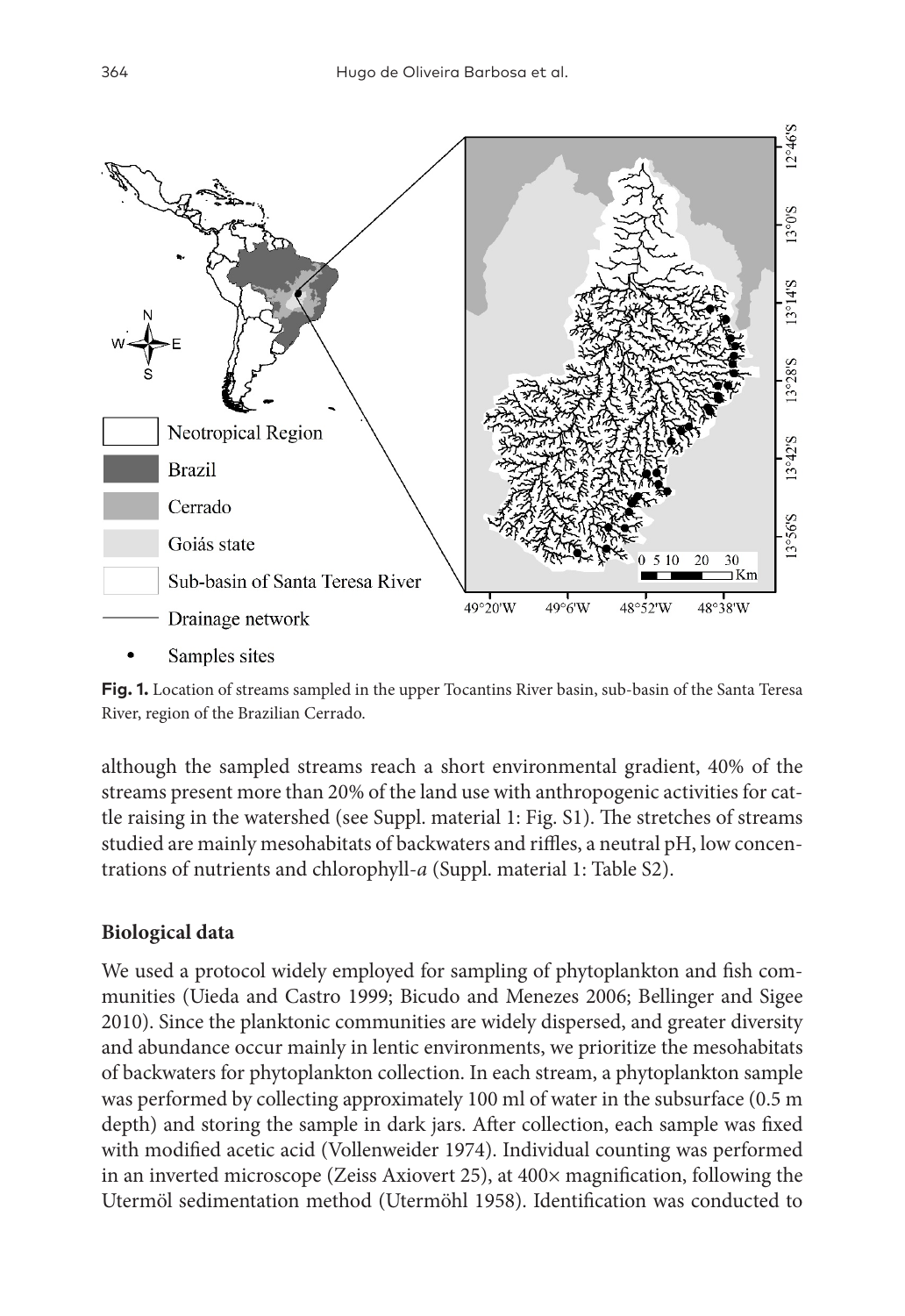the lowest possible taxonomic level and organisms were classified according to genus, family and order according to Round (1965), Round (1971) and Round et al. (1990). Afterwards, fish were collected with an electrofishing apparatus along an 80 meter stretch in each stream. Electrofishing was conducted from downstream to upstream, exploring all types of microhabitats along the 80 m reaches (Barbosa et al. 2019). The individual fish captured were fixed in a 10% formalin solution and transferred to 70% ethanol after 72 h. The species were identified to the lowest possible taxonomic level by consulting specialized literature (Claro-García and Shibatta 2013; Lima and Caires 2011; Miranda and Mazzoni 2003) and specialist (Carvalho FR).

#### **Ecological classification data**

Phytoplankton species were grouped into two functional groups (Morphology-Based Functional Groups – MBFGs and Reynolds Functional Groups – RFGs) according to the classification proposed by Kruk et al. (2010) updated by Reynolds et al. (2014) and Reynolds et al. (2002) revised by Padisák et al. (2009). The MBFG approach classifies species into eight functional groups according to their morphological characteristics, such as cell size (e.g., biovolume and surface area), silica structure, biological form (unicellular, colonies, filaments) and the presence of flagella, aerotops, heterocysts and mucilage. The RFG group classifies the species by their morphological characteristics, environmental and physiological tolerances, habitat preferences and life history.

The fish species were classified ecologically into three groups: i.) habitat use guilds, according to ecomorphological characteristics, ii.) trophic data, according to diet information, and iii.) habitat use in conjunction with trophic data (see Suppl. material 1: Table S3). In relation to habitat use, fish were classified as benthic, nektonic, nektobenthic and marginal, based on their ecomorphological characteristics, as well as from the literature (Teresa and Casatti 2012). The benthic fish usually have a dorso-ventrally flattened body, long caudal peduncle and ventral mouth (Breda et al. 2005; Oliveira et al. 2010; Negret 2016). The nektonic fish usually present a compressed body, a high, compressed caudal peduncle and a short, terminal mouth (Oliveira et al. 2010). The species of nektobenthic fish are more diverse and generally have a relatively low cylindrical body and a subterminal mouth (Breda et al. 2005), but are also composed of fish with a very high and compressed caudal peduncle, mainly those species of the family Cichlidae. The marginal fish guild is composed of fish with morphological characteristics of other guilds (benthic, nektonic and nektobenthic), but they explore predominantly stream margins and not the main channel. The trophic information was obtained by analyzing the stomach content of fish of the size considered to be at adult stage. For this, three steps were followed: i.) the stomachs were extracted by dissection; ii.) empty stomachs were excluded from the analysis; and iii.) the contents of the remaining stomachs were exposed to Petri dishes and examined under a microscope. The food items were separated into six trophic categories: detritivore, terrestrial invertivore, aquatic invertivore, piscivore,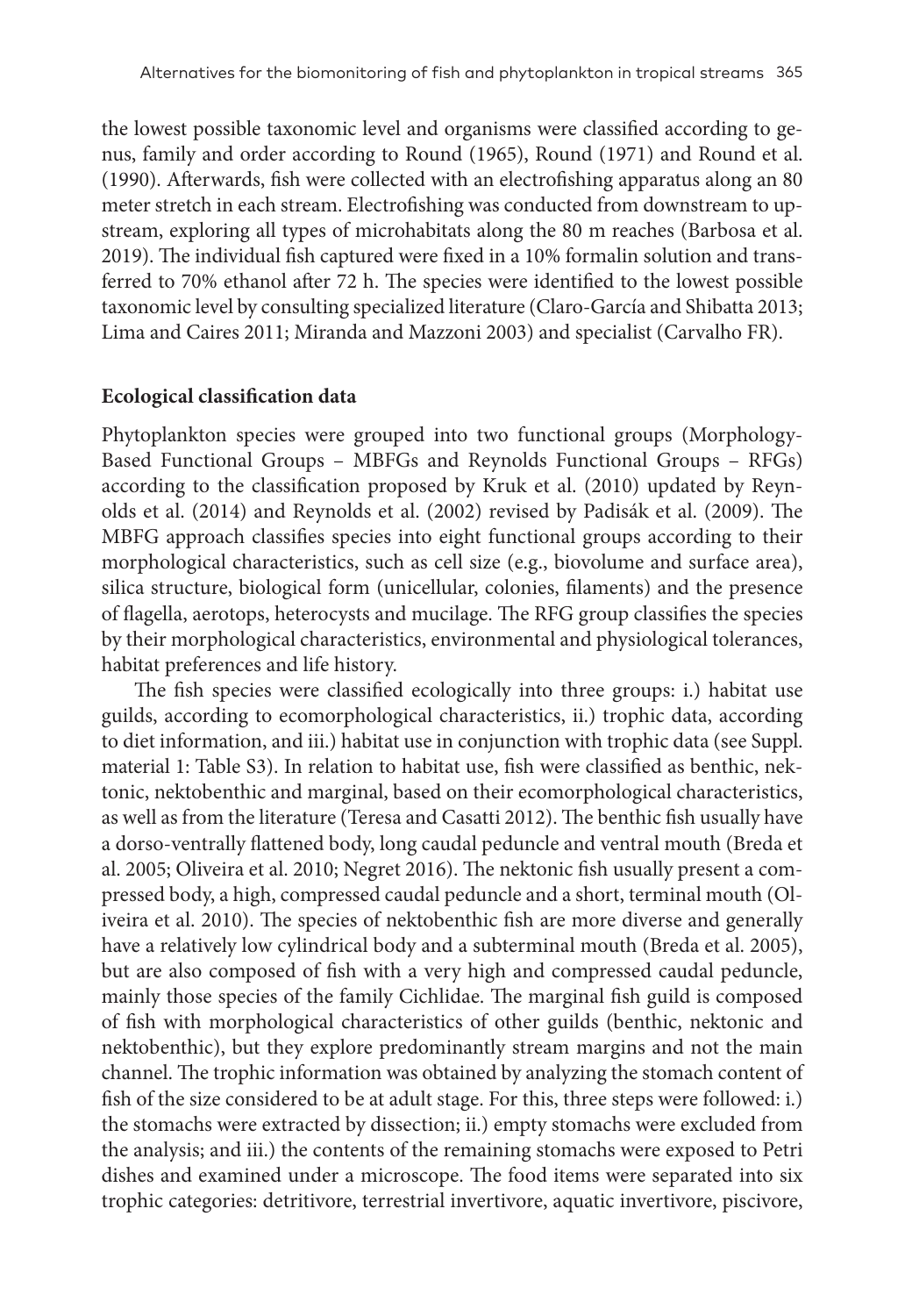algivore and herbivore. The volume of food items larger than 1mm in height was estimated from the known water volume displacement in the water column. For items smaller than 1mm, the volume was estimated from the area occupied in Petri dish with the aid of the graph paper (Hyslop 1980). To describe the species diet, the Alimentary Index (*AIi* ) was calculated for each food item (Kawakami and Vazzoler 1980), determined by the following equation:

$$
AI_i = \frac{F_i \times V_i}{\sum_{i=1}^n (F_i \times V_i)} \times 100,
$$

where  $A I i =$  alimentary index,  $n =$  food item,  $Fi =$  frequency of occurrence (%) of each item,  $Vi =$  volume of each item in percentage.

The matrices of ecological classification were obtained by multiplying the abundance data (species relative abundance by site matrix) by habitat use (species by habitat use matrix), trophic data (species by diet items matrix) or habitat use together with trophic data (see Suppl. material 1: Table S3) resulting in matrices of ecological groups (habitat use, diet or habitat use together with diet) by site (Lavorel et al. 2008).

#### **Data analysis**

The abundance of fish, habitat use and trophic data, and density data of phytoplankton, MBFGs and RFGs were log-transformed (x+1) to minimize the effect of extreme values (Legendre and Legendre 2012). Then, these data were used to build distance matrices using Bray-Curtis (abundance/density data) and Jaccard (presence/absence) coefficients. Subsequently, we applied the Principal Coordinate Analysis (PCoA) to build the fish and phytoplankton matrix to be compared in Procrustes analysis (see more details in Suppl. material 1: Fig. S2). We used a Procrustes analysis to evaluate the concordance between the compared matrices (Legendre and Legendre 2012).

In order to evaluate the taxonomic resolution (proposal of using higher levels), we performed pairwise comparisons of species, genera, families and orders matrices. In this case, we compared the different taxonomic resolutions with fish abundance and phytoplankton density. For numerical resolution (proposal of using occurrence data), the matrices compared were: abundance matrix versus presence/absence matrix for fish and density matrix versus presence/absence matrix for phytoplankton. Numerical resolution was also performed among all taxonomic levels combinations (i.e., species, genera, families and orders). In order to analyze the ecological substitute group (proposal of using ecological classifications), the matrices compared for fish were: species abundance matrix *versus* habitat use guild, trophic guild, and combined trophic data with habitat use. The analysis of the ecological substitute group for phytoplankton compared the following matrices: density matrix *versus*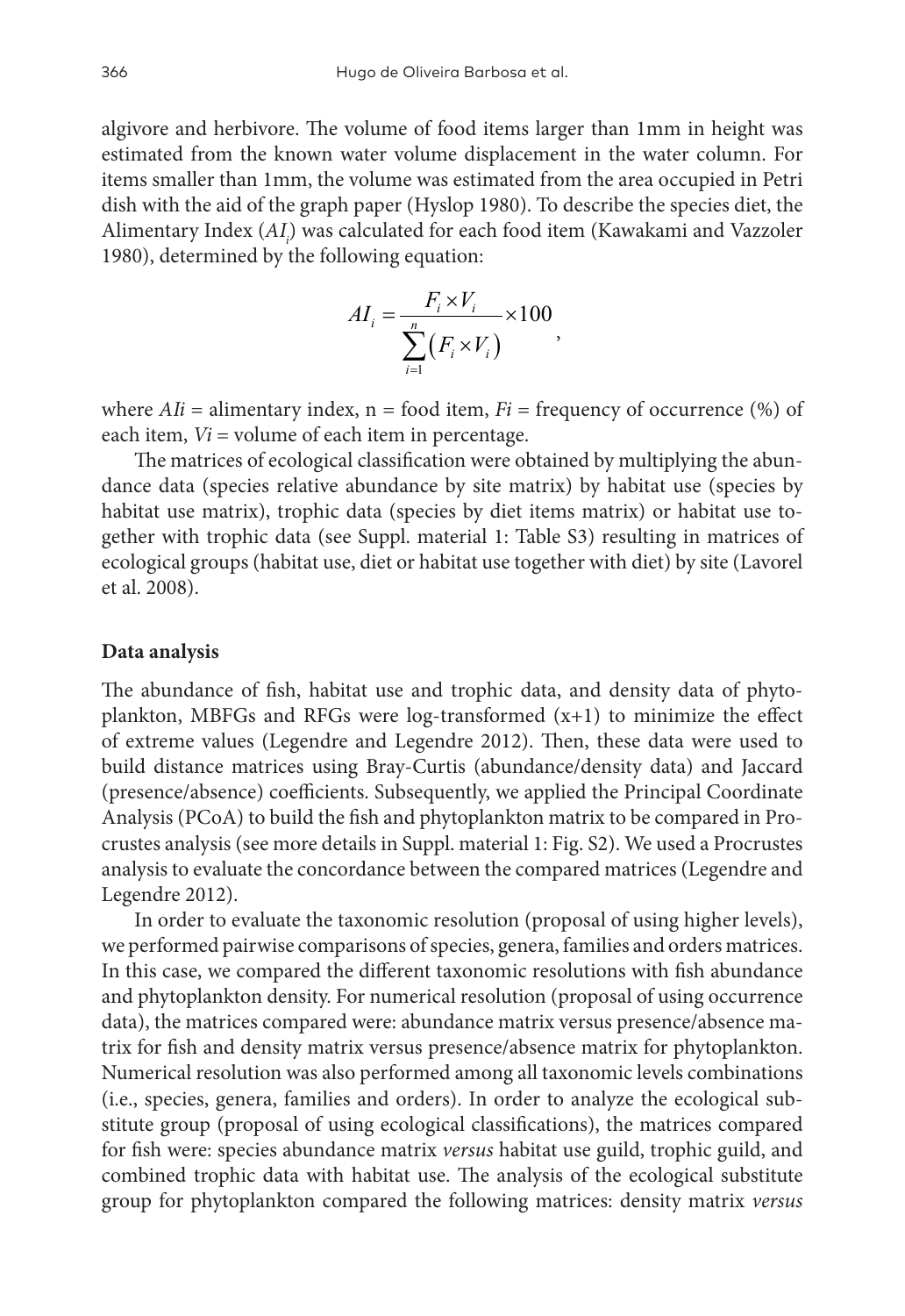MBFGs and RFGs ecological classification. In order to evaluate the concordance between fish and the spatial distribution of phytoplankton (surrogate group proposal), we used both fish abundance matrices versus phytoplankton density and the presence/absence matrices for fish versus presence/absence matrix for phytoplankton.

The Procrustes analysis correlation values (r) range from 0 to 1 (Legendre and Legendre 2012). In general, we considered values of  $r \ge 0.7$  to indicate highly concordant values (Heino 2010). The significance of the *r* values was evaluated through 9,999 permutations. All analyses were performed in the R (R Core Team 2018) statistical software. For PCoA ordination analysis, we used the *cmdscale* function in the *stats* package. For Procrustes analysis, we used the *protest* function in the *vegan* package (Oksanen et al. 2016).

#### **Results**

We identified 47 fish species, comprising 39 genera, 16 families and five orders, with a total abundance of 8,461 individuals (see more details about distribution by point in Suppl. material 1: Fig. S3). The most abundant families were Characidae with 5,012 individuals, Crenuchidae with 1,353 and Loricariidae with 1,314 individuals. Regarding the fish ecological classification, based on the position in water column (habitat use guild), we observed 17 benthic, 10 nektonic, 13 nektobenthic and seven marginal species and for trophic guilds we provide the proportions for items found in fish stomachs (Suppl. material 1: Table S3). Regarding phytoplankton, we identified 65 species, distributed in 27 genera, 20 families and 10 orders. The taxonomic class with highest density was Bacillariophyceae, with 1,371.65 individuals/ml, followed by Chlorophyceae, with 91.23 individuals/ml (see more details about distribution by point in Suppl. material 1: Fig. S4). We observed representatives of four MBFGs (Groups III, IV, VI and VII) and nine RFGs (Groups J, F, MP, P, A, D, B, H1, S1). We observed representatives of five MBFGs (Groups III, IV, VI, VII and VIII, Suppl. material 1: Fig S5) and the epilithon species of group VI showed the highest abundance. We also found nine RFGs (Groups J, F, MP, P, A, D, B, H1, S1, Suppl. material 1: Fig. S6), being the MP group, represented by planktonic and epilithon species, the most abundant in most areas of streams.

In general, the taxonomic resolution presented significant results up to the order level (Table 1), although the concordance values decreased with the increase in taxonomic resolution level. Species versus genus and species versus family resolutions were highly correlated for fish (presented greater *r* values than 0.8). For phytoplankton, only taxonomic resolutions of species versus genus showed significant correlations and *r* > 0.7 (Table 1). For numerical resolution, although the fish and phytoplankton groups also presented significant results up to the level of order, both indicated the possibility of using presence/absence data as a surrogate for species abundance/density data, genus and family (*r* > 0.7; *P* < 0.05) (Table 1).

Among the ecological classification groups for fish, the concordance tests between species abundance and ecological classification by habitat use together with trophic guilds presented a high concordance (*r* > 0.7; *P* < 0.05). The test of concord-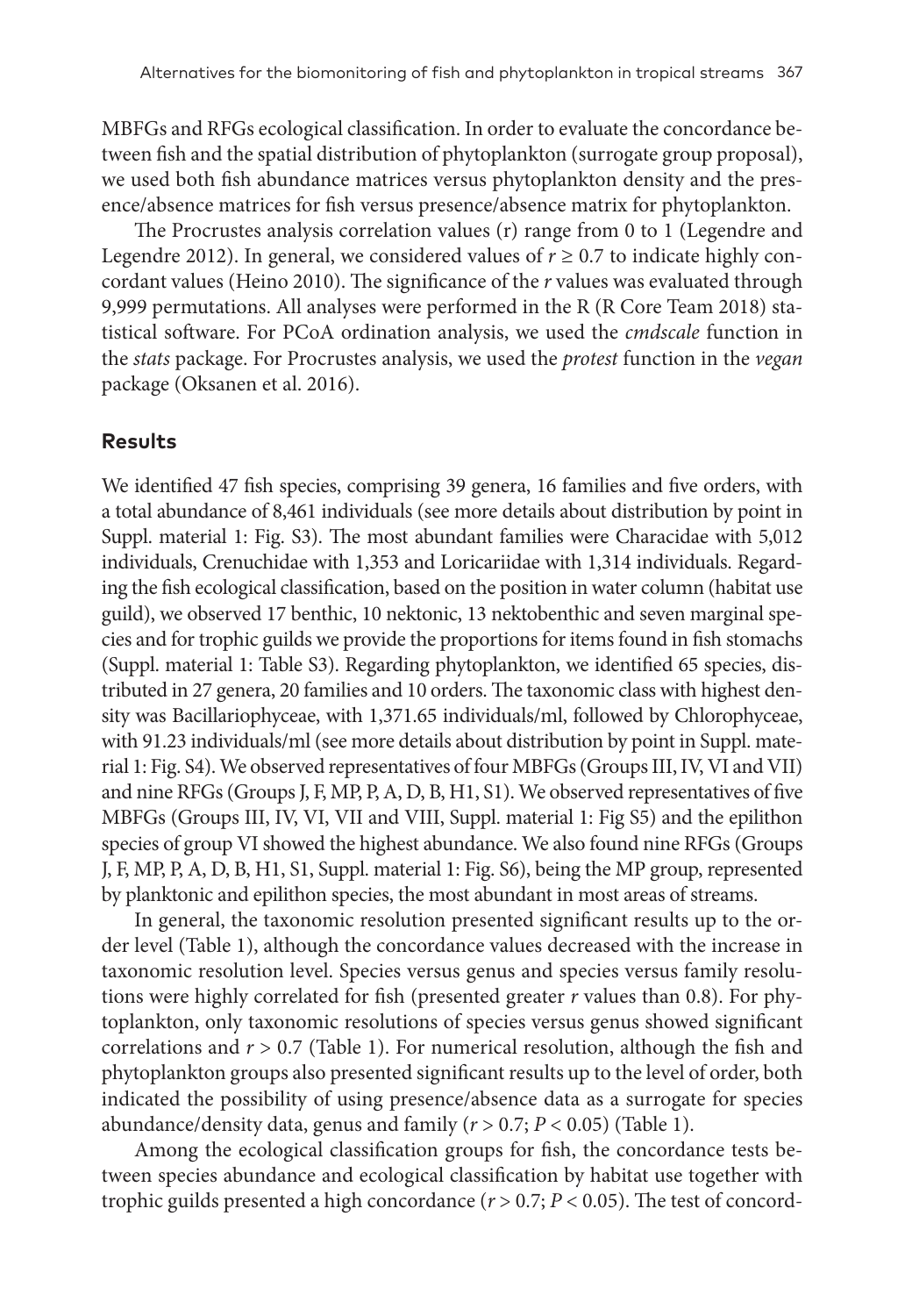| <b>Tested matrices</b>                                                           | Procrustes |         |
|----------------------------------------------------------------------------------|------------|---------|
|                                                                                  | r          | P       |
| <b>Fish taxonomic resolutions</b>                                                |            |         |
| Species vs. Genus                                                                | 0.97       | 0.001   |
| Species vs. Family                                                               | 0.84       | 0.001   |
| Species vs. Order                                                                | 0.68       | 0.001   |
| <b>Fish numerical resolutions</b>                                                |            |         |
| Species (ab) $\nu s$ . Species (pa)                                              | 0.92       | < 0.001 |
| Species (ab) $\nu s$ . Genus (pa)                                                | 0.89       | < 0.001 |
| Species (ab) $\nu s$ . Family (pa)                                               | 0.71       | < 0.001 |
| Species (ab) $\mathit{vs.}$ Order (pa)                                           | 0.39       | 0.015   |
| Phytoplankton taxonomic resolutions                                              |            |         |
| Species vs. Genus                                                                | 0.71       | < 0.001 |
| Species vs. Family                                                               | 0.68       | < 0.001 |
| Species vs. Order                                                                | 0.63       | < 0.001 |
| Phytoplankton numerical resolutions                                              |            |         |
| Species (den) vs. Species (pa)                                                   | 0.97       | < 0.001 |
| Species (den) vs. Genus (pa)                                                     | 0.75       | < 0.001 |
| Species (den) $vs.$ Family (pa)                                                  | 0.7        | < 0.001 |
| Species (den) vs. Order (pa)                                                     | 0.59       | < 0.001 |
| Fish ecological substitute group                                                 |            |         |
| Species (ab) vs. Ecological classification (habitat use guild)                   | 0.69       | < 0.001 |
| Species (ab) vs. Ecological classification (trophic guild)                       | 0.72       | < 0.001 |
| Species (ab) $vs.$ Ecological classification (habitat use guild + trophic guild) | 0.75       | < 0.001 |

**Table 1.** Procrustes tests using abundance (ab), density (den) and presence/absence (pa) matrices, fish ecological classification and phytoplankton functional groups. Significant *r* values greater than 0.7 marked in bold.

ance between species abundance and habitat use group presented significant results with correlation coefficient marginally lower than 0.7 (Table 1). The concordance between species abundance and trophic guild was significant (*r* > 0.7; Table 1). For phytoplankton, despite significant results for MBFGs and RFGs, correlations were low (*r* < 0.6) (Table 1). Fish and phytoplankton data generated non-concordant ordination patterns  $(P > 0.05)$  (Table 1).

Species *vs*. MBFGs  $\leq 0.002$ Species *vs*. RFGs  $\leq 0.001$ 

Fish (ab) *vs*. Phytoplankton (den) 0.61 0.964 Fish (pa) *vs*. Phytoplankton (pa) 0.57 0.925

# **Discussion**

**Phytoplankton ecological substitute group**

**Fish** *vs.* **phytoplankton concordance**

The distribution patterns of fish and phytoplankton species are maintained at the taxonomic level of genus comparable to those revealed at the species level. For fish, we find concordance with similar predictability power at the family level. Nu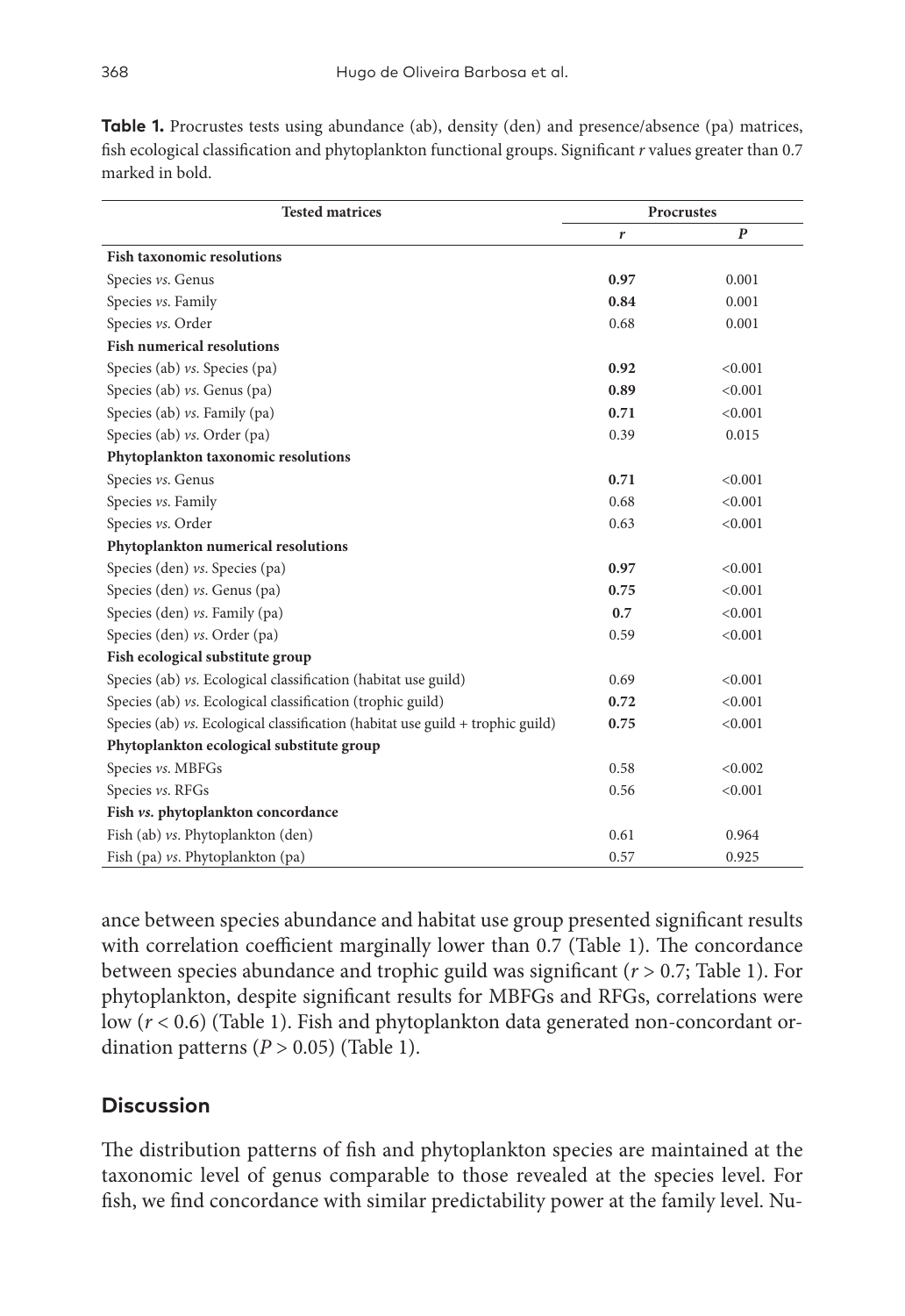merical resolution (presence/absence) tests on species/genus/family levels for both groups (fish and phytoplankton) presented high concordance values. The ecological substitute group for fish presented *r* values above that recommended to indicate highly concordant values (Heino 2010). In this sense, we consider these results promising and suggest further tests to evaluate the reliability in using this information as an efficient alternative approach. We support the substitution of taxonomic and numerical resolutions for fish and phytoplankton, as well as ecological substitute group for fish. We also highlight that our results do not support the use of fish as a substitute group for phytoplankton. Nevertheless, we acknowledge the need of caution when applying these coarser measures and suggest them as a potential tool for use at species and genus level. These alternatives are indicated mainly for adverse situations when there is a shortage of resources necessary to implement environmental assessment and monitoring strategies and/or difficulty in accessing expert taxonomists for the identification of fish and phytoplankton.

#### **Taxonomical resolution**

Our results indicated that the use of coarser taxonomic resolutions of genus (phytoplankton and fish) and family (fish) may be possible when rapid environmental assessments are required for streams. This is because reaching the species level during identification may be a problem for inexperienced researchers (Williams et al. 2006) and it takes less time to identify taxonomic levels such as genus and family (Kallimanis et al. 2012). In addition, some groups are difficult to identify, generating a dependence on taxonomists. The identification of species by a taxonomist is important; however, access to specialists is not always easy for ecologists and conservation biologists (Bevilacqua et al. 2009; Halme et al. 2015). For example, for fish identification in the Loricariidae family, it is necessary to observe bony structures that require diaphanization with more costly and time-consuming procedures (see Loricariidae fish identification keys in Covain and Fisch-Muller 2007; Vera-Alcaraz et al. 2012). Identification is also difficult for phytoplankton, as it may involve recognizing structures that are not always present in samples (e.g., depending on the algae sample fixation and preservation, some structures can be lost; for example, formalin causes flagella to fall off, hindering the identification of flagellated organisms) (Bicudo and Menezes 2006). Moreover, the identification process also involves groups with different morphologies and requires knowledge of the life cycle (e.g., type of sexual or asexual reproduction) (Carneiro et al. 2013). Therefore, with accelerated biodiversity loss and from a biological and statistical point of view, coarser identification may be more suitable than incorrect species identification (James et al. 1995; Rimet and Bouchez 2012).

Other studies have also found similar results regarding the use of higher taxonomic levels for aquatic organisms, such as benthic macroinvertebrates and diatoms (Heino and Soininen 2007), phytoplankton (Carneiro et al. 2010, 2013), aquatic Nepomorpha (Giehl et al. 2014), zooplankton (Gomes et al. 2015; Mis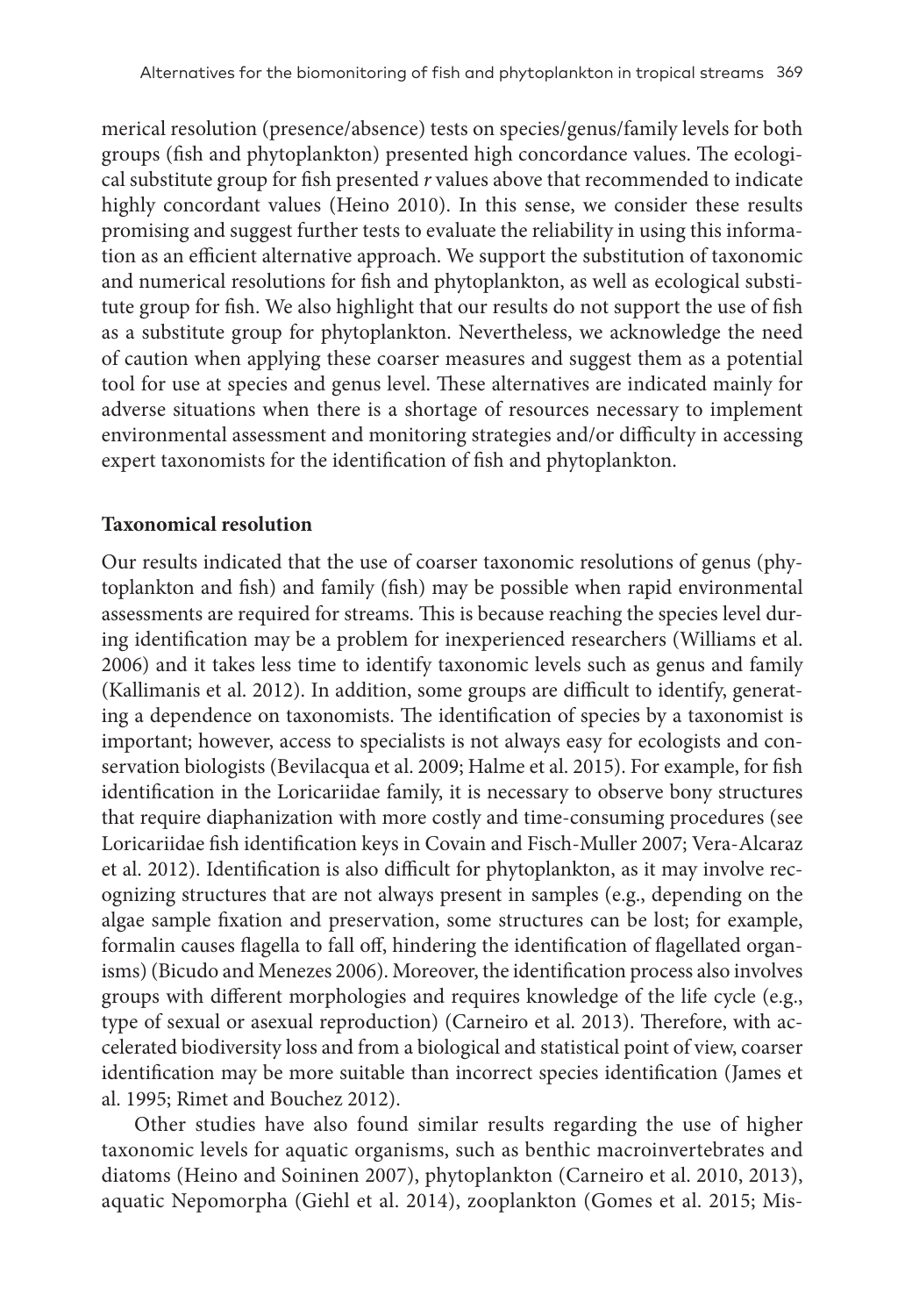sias et al. 2017), phytoplankton, periphyton, zooplankton, aquatic macrophytes and fish (Ribas and Padial 2016). A study with marine mollusks has shown that beta diversity is maintained for genus and family (Terlizzi et al. 2009), demonstrating that heterogeneous patterns are maintained at coarser levels. The use of family as a surrogate for species has already been approached in another study as an important way to decrease the effect of dominant species in a sample (Khan 2006). In case of replacement by a higher level, many studies show that the closer this ratio to 1, the better the higher taxa approach (Bevilacqua et al. 2012; Rosser 2017). Thus, our results support the use of genus for phytoplankton, and genus and family for fish.

### **Numerical resolution**

Our results show that the use of abundance and presence/absence matrices generates concordant patterns. Other studies with different groups such as phytoplankton (Carneiro et al. 2010), plants (Landeiro et al. 2012) and zooplankton (Gomes et al. 2015) agree with the use of presence/absence data instead of abundance/density data. Therefore, the use of presence/absence data for fish and phytoplankton is recommended for streams at species and/or genus levels. As *r* value for family was very close to 0.7, we understand that in this case the use of numerical resolution for family is a bold and optimistic proposal (Bevilacqua et al. 2012; Rosser 2017). In any case, it is interesting to record solely the occurrence of the species and/or genus, reducing analysis time by dispensing the complete sample count. It is also worth highlighting that the numerical resolution of the presence/absence data approach requires fewer animals to be captured, avoiding unnecessary sacrifice.

# **Ecological substitute group**

Our results found a significant concordance between species abundance/density with the ecological classification for fish and phytoplankton, respectively. However, the low correlation coefficient value of MBFG and RFG ecological classification indicates a non-correspondence of the ecological ordination for phytoplankton species. Therefore, we do not suggest its use as a surrogate for species taxonomic information (Gallego et al. 2012; Machado et al. 2015). For fish, the ecological classification of the habitat, together with trophic guilds, showed higher concordance with species abundance data. Whenever possible, it's interesting to prioritize the application of this classification to monitor streams. A negative point that should be highlighted is that the data obtained may be more complex, especially trophic data. Classification with the trophic guild also presented a high concordance, but to analyze the diet of fish requires a more experienced professional with specific knowledge. We understand that other classifications considering functional fish traits related to breeding and life cycle would contribute to a more robust un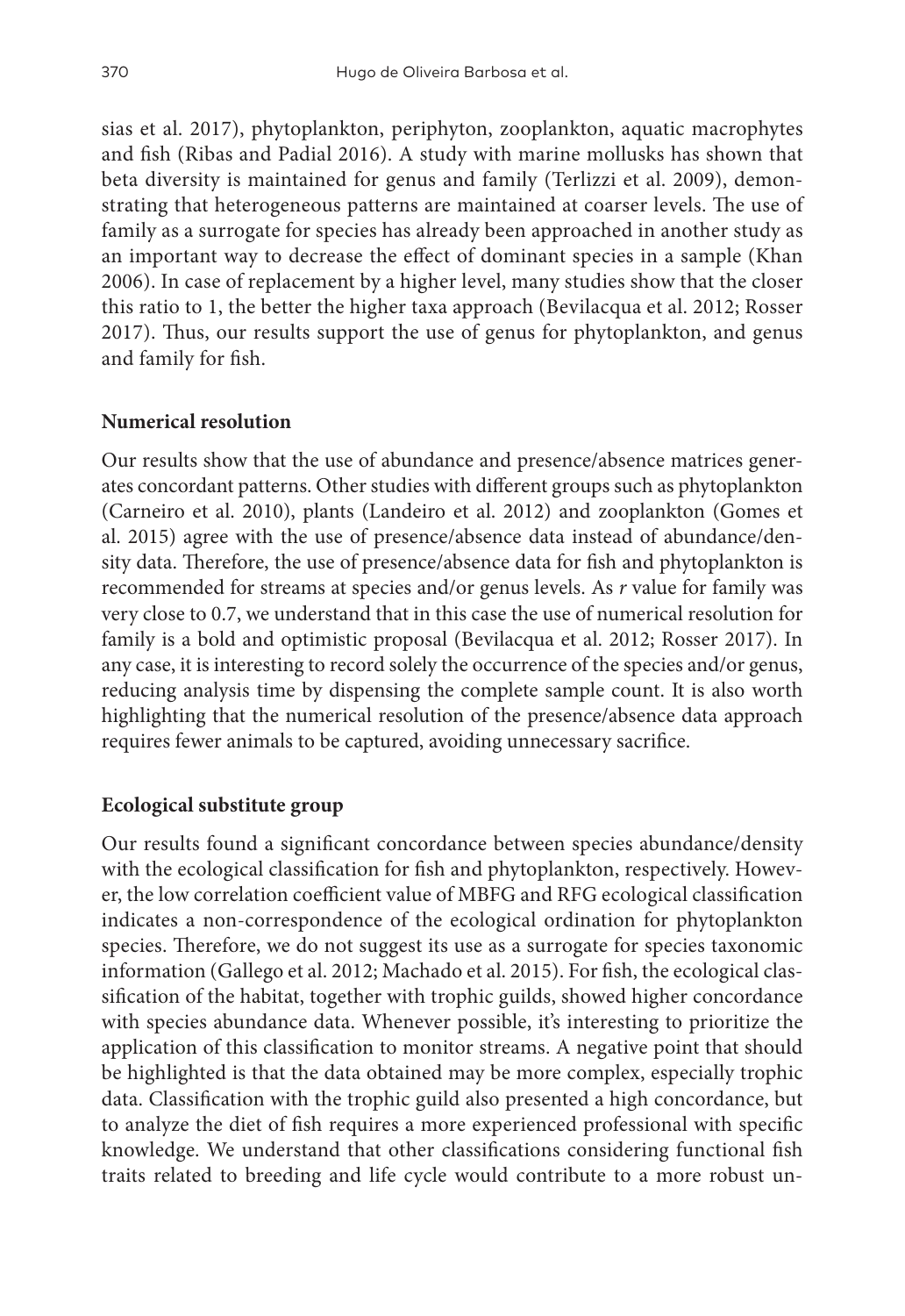derstanding of the biological response to environmental changes. However, these approaches demand knowledge about the species and this is unavailable in some cases. Therefore, it would not facilitate the application in biomonitoring programs by a less qualified person. Considering the cost-effectiveness of monitoring biological communities in streams, using this ecological classification may be more interesting to complement the assessment of anthropic impacts than to replace species-level taxonomic resolution. The ecological substitute group based on habitat use presented *r* values marginally lower than 0.7. Thus, we highlight the advantages of this proposal for future studies to facilitate the ease of classification of fish, for the independence in identifying fish at the species level, and the possibility of it being conducted by a trained technician.

Classifying fish in terms of their ecomorphological pattern considers their morphotypes (Casatti and Castros 2006; Oliveira et al. 2010). That is, body characteristics can be easily visually observed (e.g., body compression, caudal peduncle compression and mouth orientation). Nektonic fish, for example, have a terminal mouth, compressed caudal body and a peduncle (i.e., laterally flattened) (Gatz 1979; Watson and Balon 1984; Oliveira et al. 2010). Therefore, a trained technician would be able to work in different regions, without having prior knowledge of a species that occurs in different river basins. Moreover, biological monitoring with an ecomorphological approach for fish encompasses a variety of ecological niches and can provide an impact measurement on aquatic ecosystems, as it may reflect the effect of anthropic pressures (Karr et al. 1986; Barbour et al. 1999; Oliveira et al. 2010). Therefore, the ecological classification of fish is a potential tool that requires further testing to ultimately support this approach in biomonitoring assessments and conservation plans.

#### **Surrogate group**

Our results showed no concordance between phytoplankton and fish. Thus, the distribution patterns of both groups can respond differently to preferences and adaptations to available environmental factors. In addition, biotic interactions are possibly weak and may be related to different life history traits (Heino 2002; Bowman et al. 2008; Guareschi et al. 2015). Biological groups that are not phylogenetically related, such as phytoplankton and fish, tend to be irreplaceable (Morais et al. 2018), as corroborated by our results. This finding highlights the unique importance of each taxonomic group in environmental monitoring and biodiversity assessments (Heino 2015). In addition, the lack of concordance among taxa is due to their response to the local environment at different scales (Backus-Freer and Pyron 2015), i.e., the scale may be influencing the lack of concordance. The concordance between groups tends to be larger at large scales, such as several river basins (Grenouillet et al. 2008; Gioria et al. 2011; Backus-Freer and Pyron 2015). In our study, samplings were carried out at a scale relevant to management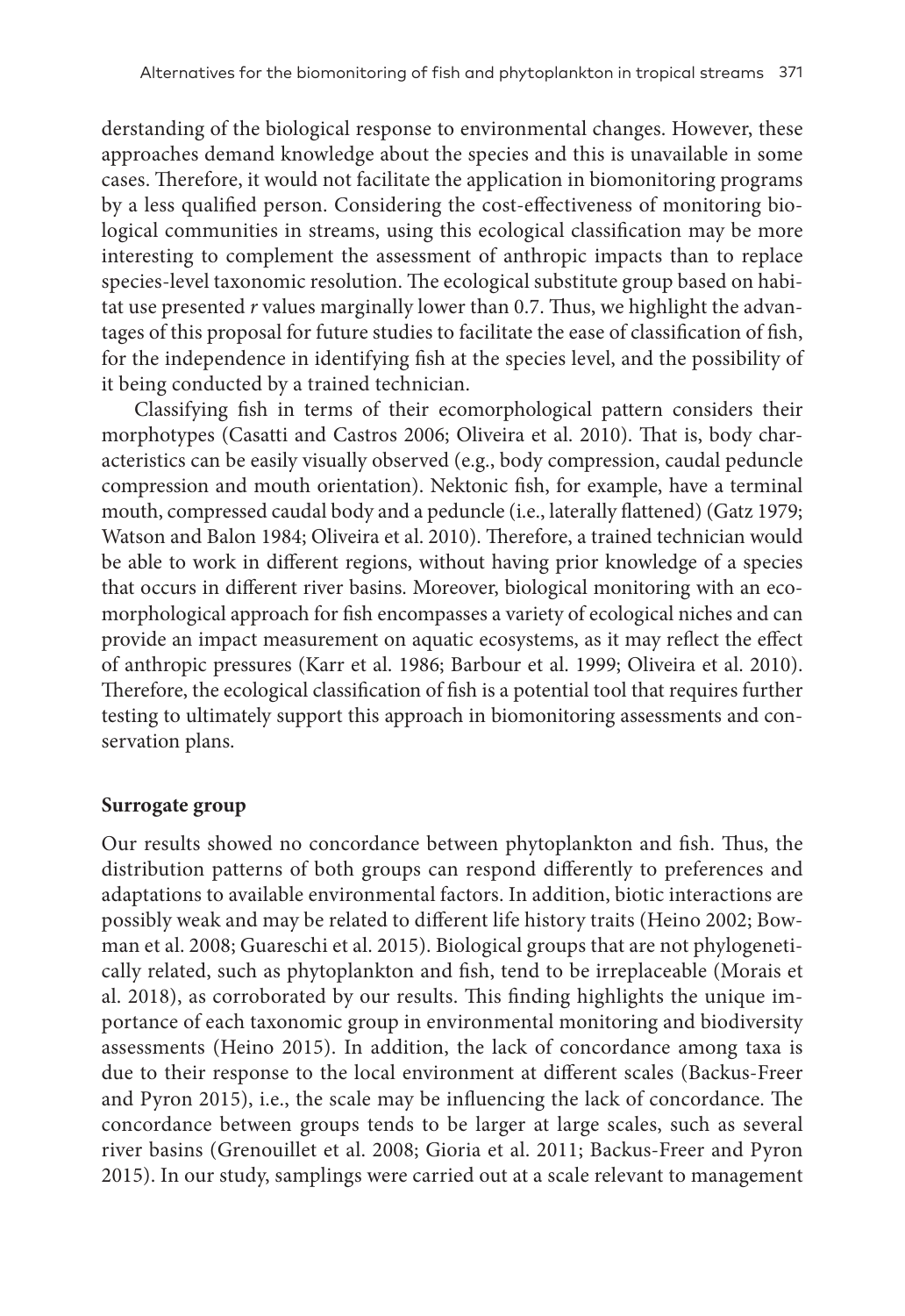(landscape scale), and thus require caution to generalize the results to other scales (Landeiro et al. 2012).

Other studies in aquatic ecosystems also support that environmental monitoring based on a single taxonomic group cannot be easily applied to other biotic groups (Heino et al. 2005; Dolph et al. 2011; Larsen et al. 2012; Padial et al. 2012; Vieira et al. 2015). Caution when using this type of approach stems from the high variability in levels of concordance between substitutes' groups tested in other studies (Morais et al. 2018). Our results suggest that care should be taken when approaches based on one group are extrapolated to other groups in the assessment of the environmental conditions of headwater streams since the power to generate useful predictions regarding other taxonomic groups may be limited. Therefore, from a practical point of view, we suggest that biologists, environmental consultants, environmental managers and conservation planners rely on approaches of monitoring integrating producer groups (e.g. phytoplankton and periphyton) and consumers (e.g. fish). With these approaches, it will certainly be possible to develop more comprehensive and sustainable conservation strategies (e.g., meeting social, environmental and economic demands).

# **Conclusions**

The best alternative approaches for the biomonitoring of fish and phytoplankton in headwater streams are using higher taxonomic levels (genus and family) and recording only species and/or genus occurrence. For fish, the ecological classification provides useful information, but with a lower level of concordance. In a cost-effective perspective, habitat use could be a good option due to its simplicity in classifying fish independently of taxonomic identification, which could make the biological assessment easy for a less qualified professional. The results found for taxonomic and numerical resolution have been consistent in the literature and are therefore strongly recommended.

# **Acknowledgements**

This study was financed by CNPq (process number: 482185/2012-0) and FAPEG (process number: 201210267000703 and AUXPE 2036/2013). KBM, MCV, HRP and LFG, received PhD scholarship frontal CAPES (Finance Code 001); FBT, JCN and LCGV are supported by CNPq productivity fellowships. We thank the CASE-GO for providing paid leave to HOB for his PhD study. Thanks to Dr. Fernando R. Carvalho for his assistance with the identification of fish species and also the anonymous reviewers for the valuable contributions throughout the text. Studies of LCGV, FBT and JCN on aquatic ecology are developed in the context of the National Institute of Science and Technology (INCT) in Ecology, Evolution and Biodiversity Conservation, supported by MCTIC/CNPq (proc. 465610/2014-5).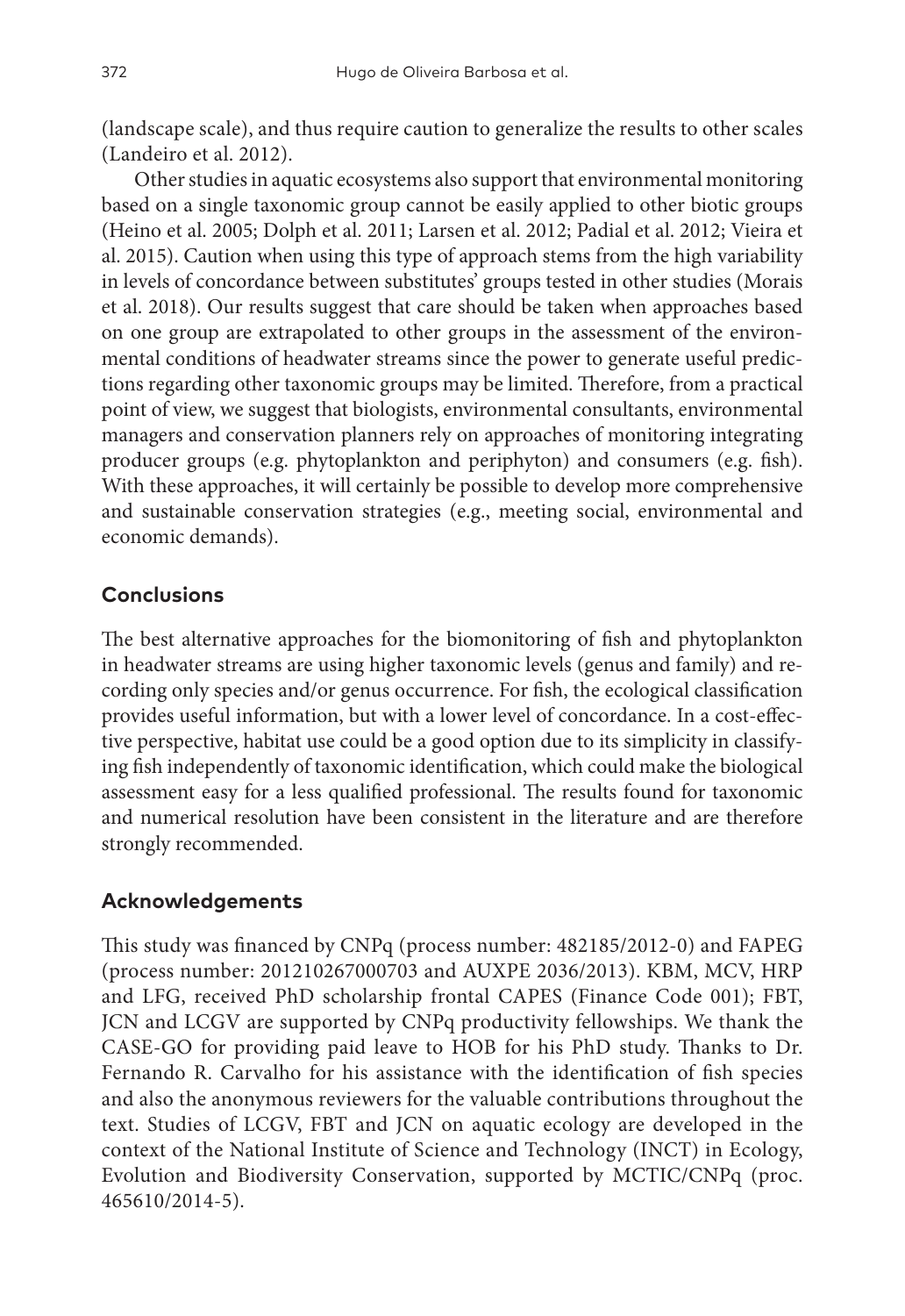### **References**

- Backus-Freer J, Pyron M (2015) Concordance among fish and macroinvertebrate assemblages in streams of Indiana, USA. Hydrobiologia 758(1): 141–150. [https://doi.org/10.1007/](https://doi.org/10.1007/s10750-015-2281-6) [s10750-015-2281-6](https://doi.org/10.1007/s10750-015-2281-6)
- Barbosa HO, Borges PP, Dala-Corte RB, Martins PTA, Teresa FB (2019) Relative importance of local and landscape variables on fish assemblages in streams of Brazilian savanna. Fisheries Management and Ecology 26(2): 1–12. <https://doi.org/10.1111/fme.12331>
- Barbour MT, Gerritsen J, Snyder BD, Stribling JB (1999) Rapid bioassessment protocols for use in streams and wadeable rivers: periphyton, benthic macroinvertebrates and fish, 2nd edition. EPA 841-B-99-002. U. S. Environmental Protection Agency; Office of Water, Washington, DC.
- Bates CR, Scott G, Tobin M, Thompson R (2007) Weighing the costs and benefits of reduced sampling resolution in biomonitoring studies: Perspectives from the temperate rocky intertidal. Biological Conservation 137(4): 617–625. [https://doi.org/10.1016/j.](https://doi.org/10.1016/j.biocon.2007.03.019) [biocon.2007.03.019](https://doi.org/10.1016/j.biocon.2007.03.019)
- Bellinger EG, Sigee DC (2010) Freshwater Algae: identification and use as bioindicators. Wiley Blackwell, United Kingdom. <https://doi.org/10.1002/9780470689554>
- Bessa GF, Vieira LCG, Bini LM, Reis DF, Morais PB (2011) Concordance patterns in zooplankton assemblages in the UHE – Luís Eduardo Magalhães reservoir in the Mid-Tocantins river, Tocantins State, Brazil. Acta Scientiarum Biological Sciences 33(2): 179–184. <https://doi.org/10.4025/actascibiolsci.v33i2.7336>
- Bevilacqua S, Fraschetti S, Musco L, Terlizzi A (2009) Taxonomic sufficiency in the detection of natural and human-induced changes in marine assemblages: A comparison of habitats and taxonomic groups. Marine Pollution Bulletin 58(12): 1850–1859. [https://](https://doi.org/10.1016/j.marpolbul.2009.07.018) [doi.org/10.1016/j.marpolbul.2009.07.018](https://doi.org/10.1016/j.marpolbul.2009.07.018)
- Bevilacqua S, Terlizzi A, Claudet J, Fraschetti S, Boero F (2012) Taxonomic relatedness does not matter for species surrogacy in the assessment of community responses to environmental drivers. Journal of Applied Ecology 49(2): 357–366. [https://doi.org/10.1111/](https://doi.org/10.1111/j.1365-2664.2011.02096.x) [j.1365-2664.2011.02096.x](https://doi.org/10.1111/j.1365-2664.2011.02096.x)
- Bicudo CEM, Menezes M (2006) Gêneros de algas de águas continentais do Brasil. 2<sup>nd</sup> Ed. Rima. São Carlos.
- Bini LM, Vieira LCG, Machado J, Velho LFM (2007) Concordance of species composition patterns among microcrustaceans, rotifers and testate amoebae in a shallow pond. International Review of Hydrobiology 92(1): 9–22. <https://doi.org/10.1002/iroh.200610865>
- Borges PPB, Martins PTA, Ferreira AA (2016) Uso e ocupação do solo por meio de uma série histórica na bacia do rio Santa Teresa em Goiás. Revista Brasileira de Geografia Física 9(1): 296–304.<https://doi.org/10.5935/1984-2295.20160020>
- Bowman MF, Ingram R, Reid RA, Somers KM, Yan ND, Paterson AM, Morgan GE, Gunn JM (2008) Temporal and spatial concordance in community composition of phytoplankton, zooplankton, macroinvertebrate, crayfish, and fish on the Precambrian Shield. Canadian Journal of Fisheries and Aquatic Sciences 65(5): 919–932. [https://doi.](https://doi.org/10.1139/f08-034) [org/10.1139/f08-034](https://doi.org/10.1139/f08-034)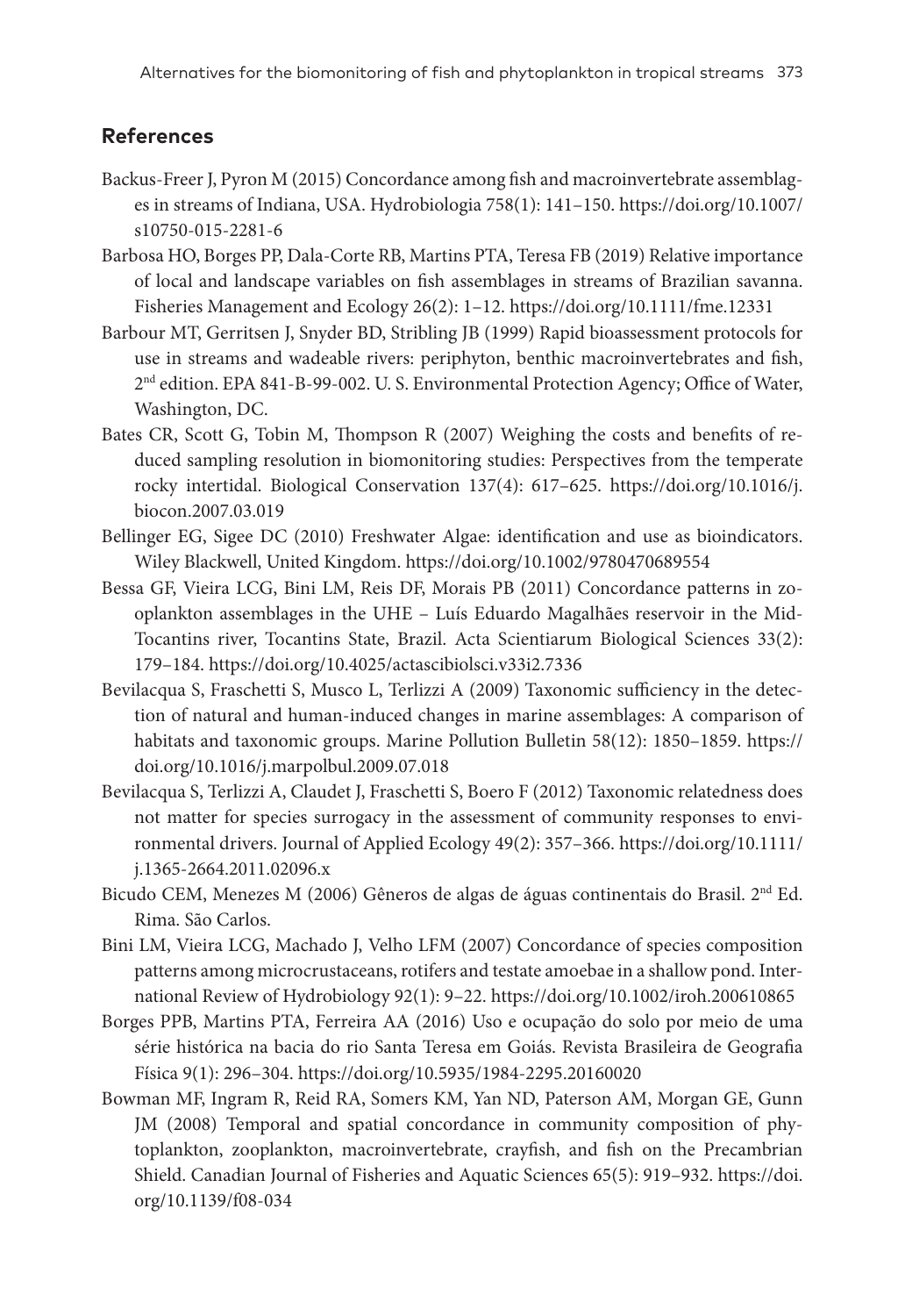- Breda L, Oliveira EF, Goulart E (2005) Ecomorfologia de locomoção de peixes com enfoque para espécies neotropicais. Acta Scientiarum. Biological Sciences 27(4): 371–381. <https://doi.org/10.4025/actascibiolsci.v27i4.1271>
- Carneiro FM, Bini LM, Rodrigues LM (2010) Influence of taxonomic and numerical resolution on the analysis of temporal changes in phytoplankton communities. Ecological Indicators 10(2): 249–255. <https://doi.org/10.1016/j.ecolind.2009.05.004>
- Carneiro FM, Nabout JC, Vieira LCG, Lodi S, Bini LM (2013) Higher taxa predict plankton beta-diversity patters across an eutrophication gradient. Natureza & Conservação 11(1): 43–47.<https://doi.org/10.4322/natcon.2013.006>
- Casatti L, Castro RMC (2006) Testing the ecomorphological hypothesis in a headwater riffles fish assemblage of the rio São Francisco, southeastern Brazil. Neotropical Ichthyology 4(2): 203–214. <https://doi.org/10.1590/S1679-62252006000200006>
- Ceballos G, Ehrlich PR, Barnosky AD, García A, Pringle RM, Palmer TM (2015) Accelerated modern human-induced species losses: Entering the sixth mass extinction. Science Advances 1(5): e1400253. <https://doi.org/10.1126/sciadv.1400253>
- Ceballos G, Ehrlich PR, Dirzo R (2017) Biological annihilation via the ongoing sixth mass extinction signaled by vertebrate population losses and declines. Proceedings of the National Academy of Sciences of the United States of America 114(30): e6089–e6096. <https://doi.org/10.1073/pnas.1704949114>
- Claro-García A, Shibatta OA (2013) The fish fauna of streams from the upper rio Tocantins basin, Goiás State, Brazil. Journal of Species Lists and Distribution 9: 28–33. [https://doi.](https://doi.org/10.15560/9.1.28) [org/10.15560/9.1.28](https://doi.org/10.15560/9.1.28)
- Covain R, Fisch-Muller S (2007) The genera of the Neotropical armored catfish subfamily Loricariinae (Siluriformes: Loricariidae): a practical key and synopsis. Zootaxa 1462(1): 1–40. <https://doi.org/10.11646/zootaxa.1462.1.1>
- Crist E, Mora C, Engelman R (2017) The interaction of human population, food production, and biodiversity protection. Science 356(6335): 260–264. [https://doi.org/10.1126/](https://doi.org/10.1126/science.aal2011) [science.aal2011](https://doi.org/10.1126/science.aal2011)
- Dolph CL, Huff DD, Chizinski CJ, Vondracek B (2011) Implications of community concordance of assessing stream integrity at three nested spatial scales in Minnesota, U.S.A. Freshwater Biology 56(8): 1652–1669.<https://doi.org/10.1111/j.1365-2427.2011.02589.x>
- Erős T, Takács P, Specziár A, Schmera D, Sály P (2016) Effect of landscape context on fish metacommunity structuring in stream networks. Freshwater Biology 62(2): 215–228. <https://doi.org/10.1111/fwb.12857>
- Gallego I, Davidson TA, Jeppesen E, Pérez-Martínez C, Sánchez-Castillo P, Juan M, Fuentes-Rodríguez F, León D, Peñalver P, Toja J, Casas JJ (2012) Taxonomic or ecological approaches? Searching for phytoplankton surrogates in the determination of richness and assemblage composition in ponds. Ecological Indicators 18: 575–585. [https://doi.](https://doi.org/10.1016/j.ecolind.2012.01.002) [org/10.1016/j.ecolind.2012.01.002](https://doi.org/10.1016/j.ecolind.2012.01.002)
- Gatz Jr AJ (1979) Ecological morphology of freshwater stream fishes. Tulane Studies in Zoology and Botany 21: 91–124.
- Giehl NFS, Dias-Silva K, Juen L, Batista JD, Cabette HSR (2014) Taxonomic and Numerical Resolutions of Nepomorpha (Insecta: Heteroptera) in Cerrado Streams. PLoS One 9(8): e103623.<https://doi.org/10.1371/journal.pone.0103623>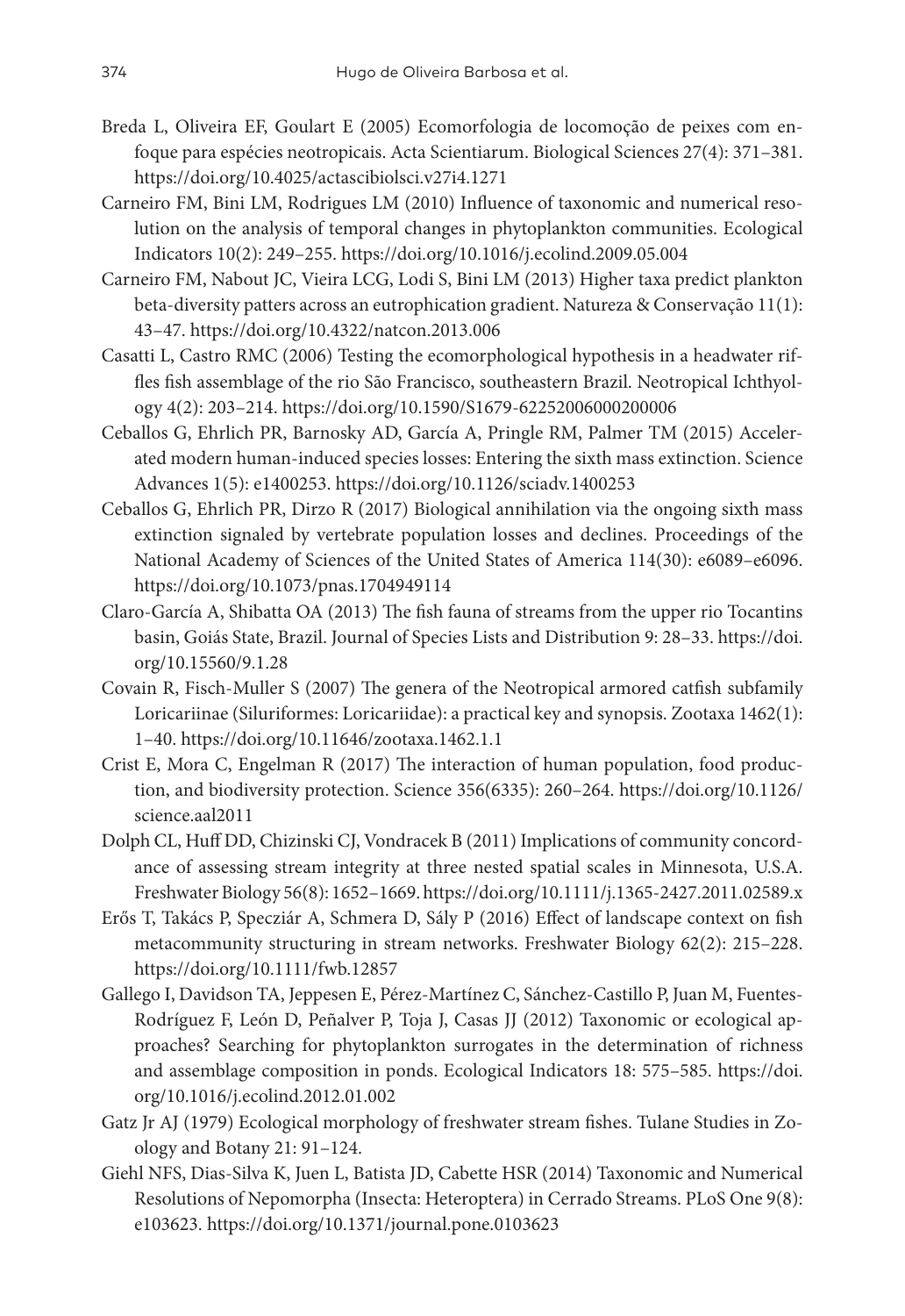- Gioria M, Bacaro G, Feehan J (2011) Evaluating and interpreting cross-taxon congruence: Potential pitfalls and solutions. Acta Oecologica 37(3): 187–194. [https://doi.](https://doi.org/10.1016/j.actao.2011.02.001) [org/10.1016/j.actao.2011.02.001](https://doi.org/10.1016/j.actao.2011.02.001)
- Gomes LF, Vieira LCG, Bonnet MP (2015) Two practical approaches to monitoring the zooplankton community at Lago Grande do Curuai, Pará, Brazil. Acta Amazonica 45(3): 293–298. <https://doi.org/10.1590/1809-4392201404453>
- Grenouillet G, Brosse S, Tudesque L, Lek S, Baraillé Y, Loot G (2008) Concordance among stream assemblages and spatial autocorrelation along a fragmented gradient. Diversity & Distributions 14(4): 592–603. <https://www.jstor.org/stable/20172013>. [https://doi.](https://doi.org/10.1111/j.1472-4642.2007.00443.x) [org/10.1111/j.1472-4642.2007.00443.x](https://doi.org/10.1111/j.1472-4642.2007.00443.x)
- Guareschi S, Abellán P, Laini A, Green AJ, Sánchez-Zapata JA, Velasco J, Millán A (2015) Cross‐taxon congruence in wetlands: Assessing the value of waterbirds as surrogates of macroinvertebrate biodiversity in Mediterranean Ramsar sites. Ecological Indicators 49: 204–215. <https://doi.org/10.1016/j.ecolind.2014.10.012>
- Halme P, Kuusela S, Juslén A (2015) Why taxonomists and ecologists are not, but should be, carpooling? Biodiversity and Conservation 24(7): 1831–1836. [https://doi.org/10.1007/](https://doi.org/10.1007/s10531-015-0899-3) [s10531-015-0899-3](https://doi.org/10.1007/s10531-015-0899-3)
- Heino J (2002) Concordance of species richness patterns among multiple freshwater taxa: A regional perspective. Biodiversity and Conservation 11(1): 137–147. [https://doi.](https://doi.org/10.1023/A:1014075901605) [org/10.1023/A:1014075901605](https://doi.org/10.1023/A:1014075901605)
- Heino J (2010) Are indicator groups and cross-taxon congruence useful for predicting biodiversity in aquatic ecosystems? Ecological Indicators 10(2): 112–117. [https://doi.](https://doi.org/10.1016/j.ecolind.2009.04.013) [org/10.1016/j.ecolind.2009.04.013](https://doi.org/10.1016/j.ecolind.2009.04.013)
- Heino J (2015) Approaches, potential and pitfalls of applying bioindicators in freshwater ecosystems. In: Lindenmayer DB, Pierson J, Barton P (Eds) Surrogates and Indicators of Biodiversity and Environmental Change. CSIRO Publishing and CRC Press, Melbourne and London, 91–100.
- Heino J, Soininen J (2007) Are higher taxa adequate surrogates for species-level assemblage patterns and species richness in stream organisms? Biological Conservation 137(1): 78–89.<https://doi.org/10.1016/j.biocon.2007.01.017>
- Heino J, Paavola R, Virtanen R, Muotka T (2005) Searching for biodiversity indicators in running waters: Do bryophytes, macroinvertebrates, and fish show congruent diversity patterns? Biodiversity and Conservation 14(2): 415–428.<https://doi.org/10.1007/s10531-004-6064-z>
- Hyslop EJ (1980) Stomach contents analysis-a review of methods and their application. Journal of Fish Biology 17(4): 411–429. <https://doi.org/10.1111/j.1095-8649.1980.tb02775.x>
- James RJ, Lincoln Smith MP, Fairweather PG (1995) Sieve meshsize and taxonomic resolution needed to describe natural spatial variation of marine macrofauna. Marine Ecology Progress Series 118: 187–198.<https://doi.org/10.3354/meps118187>
- Kallimanis AS, Mazaris AD, Tsakanikas D, Dimopoulos P, Pantis JD, Sgardelis SP (2012) Efficient biodiversity monitoring: Which taxonomic level to study? Ecological Indicators 15(1): 100–104. <https://doi.org/10.1016/j.ecolind.2011.09.024>
- Karr JR, Fausch KD, Angermeier PL, Yant PR, Schlosser IJ (1986) Assessing biological integrity in running waters: a method and its rationale. Special publication 5. Illinois Natural History Survey.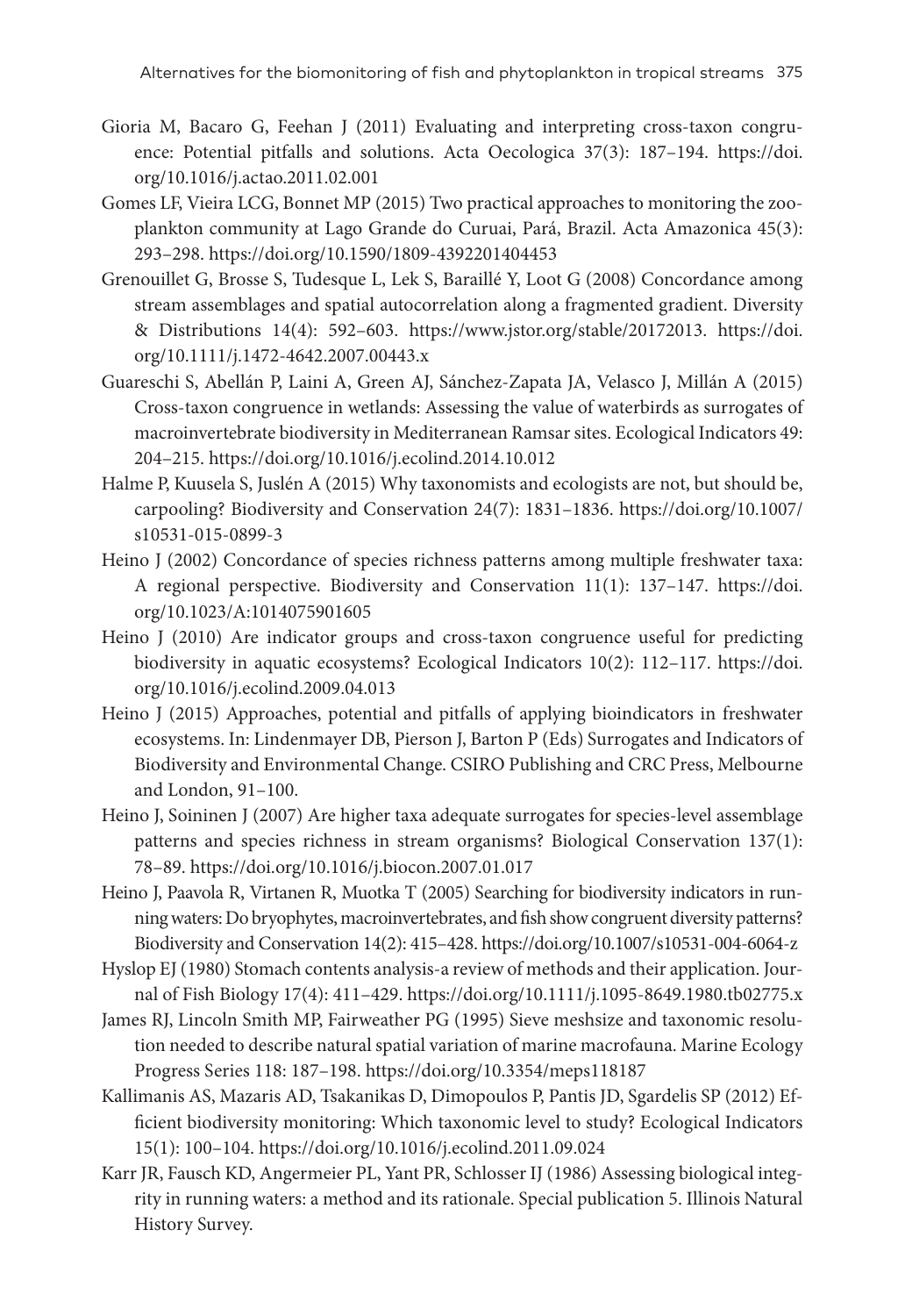- Kawakami E, Vazzoler G (1980) Método gráfico e estimativa do índice alimentar aplicado no estudo de alimentação de peixes. Boletim do Instituto Oceanográfico 29(2): 205–207. <https://doi.org/10.1590/S0373-55241980000200043>
- Khan SJ (2006) Is species level identification essential for environmental impact studies? Current Science 91(1): 29–34.
- Kruk C, Huszar VLM, Peeters ETHM, Bonilla S, Costa L, Lurling M, Reynolds CS, Scheffer M (2010) A morphological classification capturing functional variation in phytoplankton. Freshwater Biology 55(3): 614–627. <https://doi.org/10.1111/j.1365-2427.2009.02298.x>
- Landeiro VL, Bini LM, Costa FRC, Franklin E, Nogueira A, Souza JLP, Moraes J, Magnusson WE (2012) How far can we go in simplifying biomonitoring assessments? An integrated analysis of taxonomic surrogacy, taxonomic sufficiency and numerical resolution in a megadiverse region. Ecological Indicators 23: 366–374. [https://doi.org/10.1016/j.](https://doi.org/10.1016/j.ecolind.2012.04.023) [ecolind.2012.04.023](https://doi.org/10.1016/j.ecolind.2012.04.023)
- Larsen S, Mancini L, Pace G, Scalici M, Tancioni L (2012) Weak concordance between fish and macroinvertebrates in Mediterranean streams. PLoS One 7(12): e51115. [https://doi.](https://doi.org/10.1371/journal.pone.0051115) [org/10.1371/journal.pone.0051115](https://doi.org/10.1371/journal.pone.0051115)
- Lavorel S, Grigulis K, McIntyre S, Williams NSG, Garden D, Dorrough J, Berman S, Quétier F, Thébault A, Bonis A (2008) Assessing functional diversity in field – Methodology matters! Functional Ecology 22: 134–147.<https://doi.org/10.1111/j.1365-2435.2007.01339.x>
- Legendre P, Legendre L (2012) Numerical Ecology. 3 ed. Elsevier Science, Amsterdam.
- Lima FCT, Caires RA (2011) Peixes da Estação Ecológica Serra Geral do Tocantins, bacias dos rios Tocantins e São Francisco, com observações sobre as implicações biogeográficas das "águas emendadas" dos rios Sapão e Galheiros. Biota Neotropica 11(1): 231– 250.<https://doi.org/10.1590/S1676-06032011000100024>
- Machado KB, Borges PP, Carneiro FM, Santana JF, Vieira LCG, Huszar VLM, Nabout JC (2015) Using lower taxonomic resolution and ecological approches as a surrogate for plankton species. Hydrobiologia 743(1): 255–267.<https://doi.org/10.1007/s10750-014-2042-y>
- Maćkiewicz E, Pawlaczyk A, Szynkowska MI (2018) Trace elements in the environment-law, regulations, monitoring and biomonitoring methods. Recent Advances in Trace Elements, 61–104.<https://doi.org/10.1002/9781119133780.ch4>
- Mazaris AD, Moustaka-Gouni M, Michaloudi E, Bobori DC (2010) Biogeographical patterns of freshwater micro- and macroorganisms: A comparison between phytoplankton, zooplankton and fish in the eastern Mediterranean. Journal of Biogeography 37(7): 1341–1351. <https://doi.org/10.1111/j.1365-2699.2010.02294.x>
- Meirelles EML, Ferreira EAB, Tokarski DJ (2007) Caracterizaçao regional. In: Ferreira EAB, Tokarski DJ (Eds) Bacia Hidrográfica do Alto Tocantis Retratos e Reflexões. ECODATA. WWF – Brasil, 102.
- Miranda JC, Mazzoni R (2003) Composição da Ictiofauna de três riachos do alto rio Tocantins -GO. Biota Neotropica 3(1): 1–11.<https://doi.org/10.1590/S1676-06032003000100005>
- Missias ACA, Gomes LF, Pereira HR, Silva LCF, Angelini R, Vieira LCG (2017) Is it possible to simplify environmental monitoring? Approaches with zooplankton in a hydroelectric reservoir. Acta Limnologica Brasiliensia 29(0): e8. [https://doi.org/10.1590/s2179-](https://doi.org/10.1590/s2179-975x6516) [975x6516](https://doi.org/10.1590/s2179-975x6516)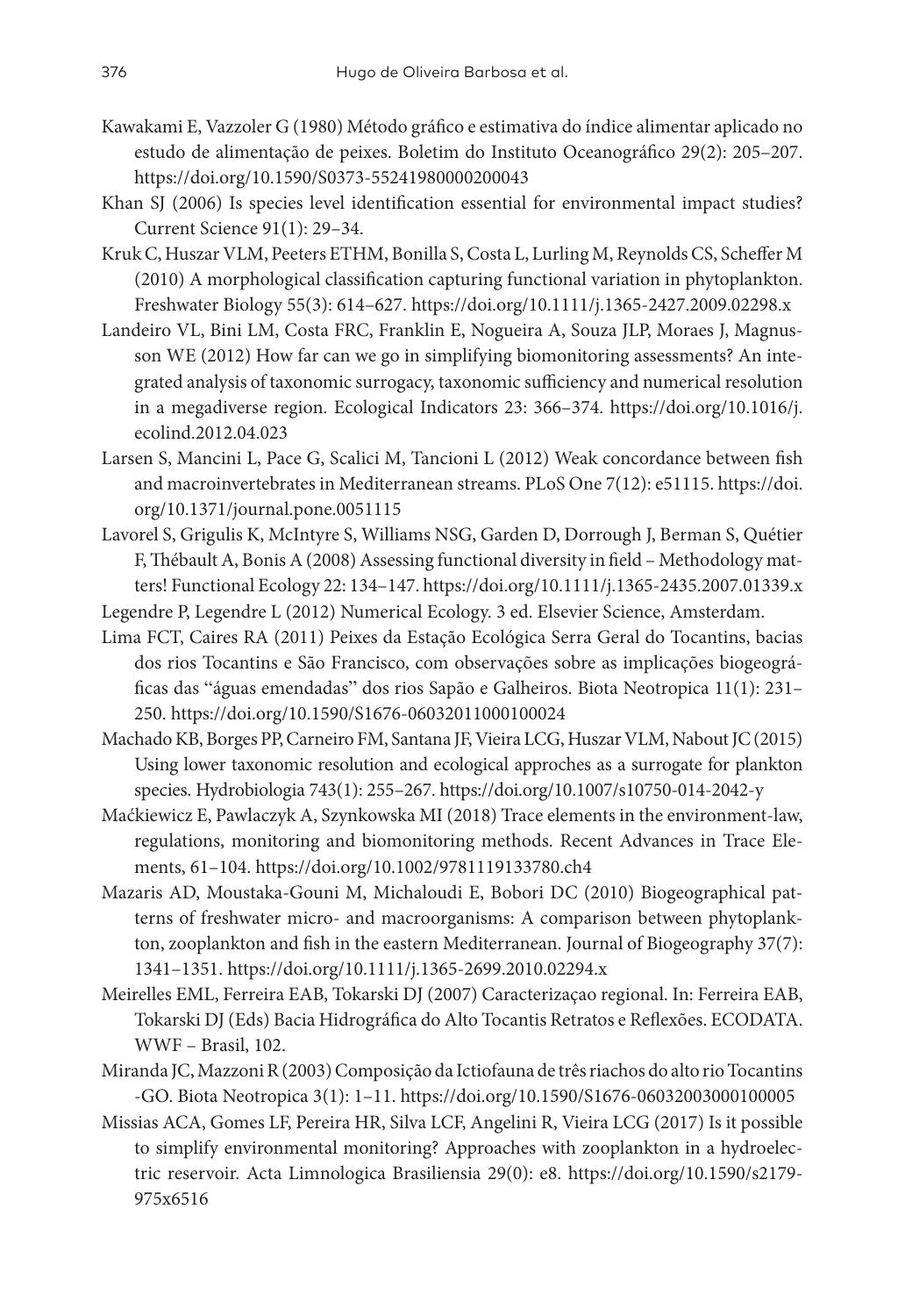- MMA (2006) Tocantins-Araguaia Caderno da Região Hidrográfica. [http://www.mma.gov.](http://www.mma.gov.br/estruturas/161/_publicacao/161_publicacao02032011035943.pdf) [br/estruturas/161/\\_publicacao/161\\_publicacao02032011035943.pdf](http://www.mma.gov.br/estruturas/161/_publicacao/161_publicacao02032011035943.pdf)
- Morais GF, Ribas LGS, Ortega JCG, Heino J, Bini LM (2018) Biological surrogates: A word of caution. Ecological Indicators 88: 214–218. [https://doi.org/10.1016/j.ec](https://doi.org/10.1016/j.ecolind.2018.01.027)[olind.2018.01.027](https://doi.org/10.1016/j.ecolind.2018.01.027)
- Negret BES (2016) La ecología funcional como aproximación al estudio, manejo y conservación de la biodiversidad: protocolos y aplicaciones. Instituto de investigación de Recursos Biológicos Alexander von Humboldt, 239 pp.
- Oksanen J, Blanchet FG, Friendly M, Kindt R, Legendre P, Mcglinn D, Minchin PR, O'hara RB, Simpson GL, Solymos P, Stevens MHH, Szoecs E, Wagner H (2016) Vegan: Community Ecology Package. R package version 2.4-1. [https://CRAN.R-project.org/](https://CRAN.R-project.org/package=vegan) [package=vegan](https://CRAN.R-project.org/package=vegan)
- Oliveira EF, Goulart E, Breda L, Minte-Vera CV, Paiva LRDS, Vismara MR (2010) Ecomorphological patterns of the fish assemblage in a tropical floodplain: Effects of trophic, spatial and phylogenetic structures. Neotropical Ichthyology 8(3): 569–586. [https://doi.](https://doi.org/10.1590/S1679-62252010000300002) [org/10.1590/S1679-62252010000300002](https://doi.org/10.1590/S1679-62252010000300002)
- Padial AA, Declerck SAJ, Meester L, Bonecker CC, Lansac-Tôha FA, Rodrigues LC, Takeda A, Train S, Velho LFM, Bini LM (2012) Evidence against the use of surrogates for biomonitoring of neotropical floodplains. Freshwater Biology 57(11): 2411–2423. [https://](https://doi.org/10.1111/fwb.12008) [doi.org/10.1111/fwb.12008](https://doi.org/10.1111/fwb.12008)
- Padial AA, Ceschin F, Declerck SA, Meester L, Bonecker CC, Lansac-Tôha FA, Rodrigues L, Rodrigues LC, Train S, Velho LFM, Bini LM (2014) Dispersal ability determines the role of environmental, spatial and temporal drivers of metacommunity structure. PLoS One 9(10): e111227. <https://doi.org/10.1371/journal.pone.0111227>
- Padisák J, Crossetti LO, Naselli-Flores L (2009) Use and misuse in the application of the phytoplankton functional classification: a critical review with updates. Hydrobiologia 621(1): 1–19.<https://doi.org/10.1007/s10750-008-9645-0>
- R Development Core Team (2018) R: A language and environment for statistical computing. R Foundation for Statistical Computing, Vienna, Austria.
- Reynolds CS, Huszar VLM, Kruk C, Naselli-Flores L, Melo S (2002) Review: Towards a functional classification of the freshwater phytoplankton. Journal of Plankton Research 24(5): 417–428. <https://doi.org/10.1093/plankt/24.5.417>
- Reynolds CS, Alex Elliott J, Frassl MA (2014) Predictive utility of trait-separated phytoplankton groups: A robust approach to modeling population dynamics. Journal of Great Lakes Research 40: 143–150.<https://doi.org/10.1016/j.jglr.2014.02.005>
- Ribas LGS, Padial AA (2016) Erratum to: The use of coarser data is an effective strategy for biological assessments. Hydrobiologia 779(1): 259–259. [https://doi.org/10.1007/](https://doi.org/10.1007/s10750-016-2876-6) [s10750-016-2876-6](https://doi.org/10.1007/s10750-016-2876-6)
- Rimet F, Bouchez A (2012) Biomonitoring river diatoms: Implications of taxonomic resolution. Ecological Indicators 15(1): 92–99.<https://doi.org/10.1016/j.ecolind.2011.09.014>
- Rodrigues L, Bicudo DC (2004) Periphytic Algae. In: Thomaz SM et al. (Eds) The Upper Paraná River and its Floodplain: physical aspects, ecology and conservation. Backhuys Publishers, Leiden, 125–143.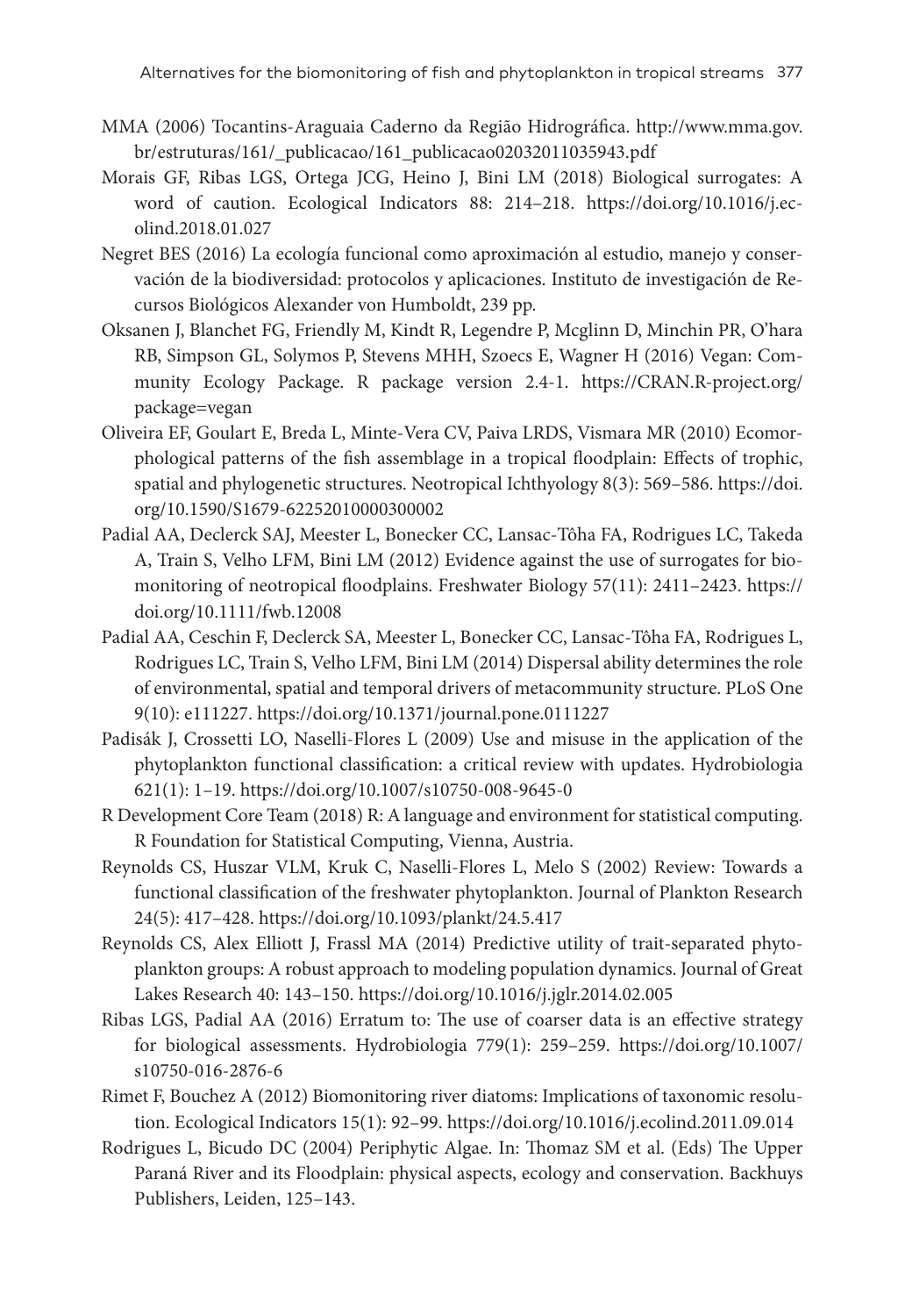- Rosa BJFV, Rodrigues LFT, Oliveira GS, Alves RG (2014) Chironomidae and Oligochaeta for water quality evaluation in an urban river in southeastern Brazil. Environmental Monitoring and Assessment 186(11): 7771–7779. [https://doi.org/10.1007/s10661-014-](https://doi.org/10.1007/s10661-014-3965-5) [3965-5](https://doi.org/10.1007/s10661-014-3965-5)
- Rosser N (2017) Shortcuts in biodiversity research: What determines the performance of higher taxa as surrogates for species? Ecology and Evolution 7(8): 2595-2603. [https://](https://doi.org/10.1002/ece3.2736) [doi.org/10.1002/ece3.2736](https://doi.org/10.1002/ece3.2736)
- Round FE (1965) The Biology of the Algae. Edward Arnold Publishers Ltd, London.
- Round FE (1971) The taxonomy of the Chlorophyta II. British Phycological Journal 6(2): 235–264. <https://doi.org/10.1080/00071617100650261>
- Round FE, Crawford RM, Mann DG (1990) Diatoms: Biology and Morphology of the Genera. Cambridge University Press, Cambridge.
- Ruhí A, Batzer DP (2014) Assessing congruence and surrogacy among wetland macroinvertebrate taxa towards efficiently measuring biodiversity. Wetlands 34(6): 1061–1071. <https://doi.org/10.1007/s13157-014-0566-6>
- Sanchez-Moyano JE, Fa DA, Estacio FJ, Garcia-Gomez JC (2006) Monitoring of marine benthic communities and taxonomic resolution: An approach through diverse habitats and substrates along the Southern Iberian coastline. Helgoland Marine Research 60(4): 243–255. <https://doi.org/10.1007/s10152-006-0039-2>
- Sharma RC, Singh N, Chauhan A (2016) The influence of physico-chemical parameters on phytoplankton distribution in a head water stream of Garhwal Himalayas: A case study. Egyptian Journal of Aquatic Research 42(1): 11–21. [https://doi.org/10.1016/j.](https://doi.org/10.1016/j.ejar.2015.11.004) [ejar.2015.11.004](https://doi.org/10.1016/j.ejar.2015.11.004)
- Strahler AN (1957) Quantitative analysis of watershed geomorphology. Transactions American Geophysical Union 38(6): 913–920. <https://doi.org/10.1029/TR038i006p00913>
- Tataranni M, Maltagliati F, Floris A, Castelli A, Lardicci C (2009) Variance estimate and taxonomic resolution: An analysis of macrobenthic spatial patterns at different scales in a Western Mediterranean coastal lagoon. Marine Environmental Research 67(4–5): 219–229. <https://doi.org/10.1016/j.marenvres.2009.02.003>
- Teresa FB, Casatti L (2012) Influence of forest cover and mesohabitat types on functional and taxonomic diversity of fish communities in Neotropical lowland streams. Ecology Freshwater Fish 21(3): 433–442.<https://doi.org/10.1111/j.1600-0633.2012.00562.x>
- Terlizzi A, Anderson MJ, Bevilacqua S, Fraschetti S, Wodarska-Kowalczuk M, Ellingsen KE (2009) Beta diversity and taxonomic sufficiency: Do higher-level taxa reflect heterogeneity in species composition? Diversity & Distributions 15(3): 450–458. [https://doi.](https://doi.org/10.1111/j.1472-4642.2008.00551.x) [org/10.1111/j.1472-4642.2008.00551.x](https://doi.org/10.1111/j.1472-4642.2008.00551.x)
- Thomson RJ, Hill NA, Leaper R, Ellis N, Pitcher CR, Barrett NS, Edgar GJ (2014) Congruence in demersal fish, macroinvertebrate, and macroalgal community turnover on shallow temperate reefs. Ecological Applications 24(2): 287–299. [https://doi.org/10.1890/12-](https://doi.org/10.1890/12-1549.1) [1549.1](https://doi.org/10.1890/12-1549.1)
- Trigal C, Fernandez-Alaez C, Fernandez-Alaez M (2014) Congruence between functional and taxonomic patterns of benthic and planktonic assemblages in flatland ponds. Aquatic Sciences 76(1): 61–72. <https://doi.org/10.1007/s00027-013-0312-9>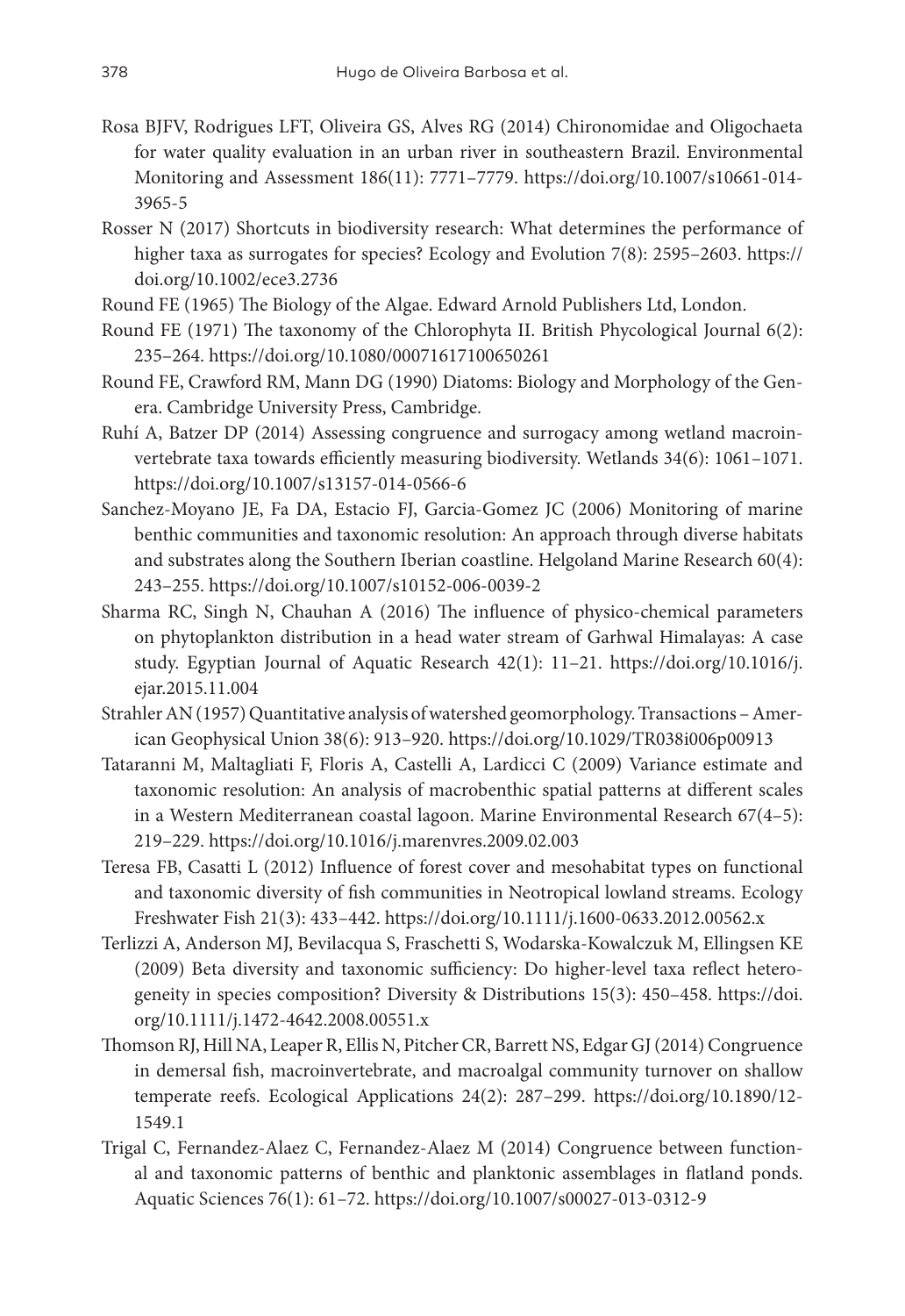- Uieda VS, Castro RMC (1999) Coleta e fixação de peixes de riachos. In: Caramaschi EP, Mazzoni R, Peres Neto PR (Eds) Ecologia de peixes de riachos. Rio de Janeiro, Programa de Pós-Graduação em Ecologia, Instituto de Biologia, Universidade Federal do Rio de Janeiro, 1–22.<https://doi.org/10.4257/oeco.1999.0601.01>
- Utermöhl H (1958) Zurvervoll kommung der quantitativen phytoplankton-methodik. Mitteilungen Internationale Vereinigung für Theoretische und Angewandte Limnologie, 91–38.
- Vera-Alcaraz HS, Pavanelli CS, Zawadzki CH (2012) Taxonomic revision of the *Rineloricaria* species (Siluriformes: Loricariidae) from the Paraguay River basin. Neotropical Ichthyology 10(2): 285–311. <https://doi.org/10.1590/S1679-62252012000200006>
- Vieira LCG, Padial AA, Velho LFM, Carvalho P, Bini LM (2015) Concordance among zooplankton groups in a near-pristine floodplain system. Ecological Indicators 58: 375–381. <https://doi.org/10.1016/j.ecolind.2015.05.049>
- Vieira MC, Bini LM, Velho LFM, Gomes LF, Nabout JC, Vieira LCG (2017) Biodiversity shortcuts in biomonitoring of novel ecosystems. Ecological Indicators 82: 505–512. <https://doi.org/10.1016/j.ecolind.2017.07.025>
- Vollenweider RA (1974) A Manual on Methods for Measuring Primary Production in Aquatic Environments. Blackwell Scientific Publications, London.
- Watson DJ, Balon EK (1984) Ecomorphological analysis of fish taxocenes in rainforest streams of northern Borneo. Journal of Fish Biology 25(3): 371–384. [https://doi.](https://doi.org/10.1111/j.1095-8649.1984.tb04885.x) [org/10.1111/j.1095-8649.1984.tb04885.x](https://doi.org/10.1111/j.1095-8649.1984.tb04885.x)
- Williams ID, Walsh WJ, Tissot BN, Hallacher LE (2006) Impact of observers' experience level on counts of fishes in underwater visual surveys. Marine Ecology Progress Series 310: 185–191. <https://doi.org/10.3354/meps310185>
- Zuschin M, Nawrot R, Harzhauser M, Mandic O (2015) Taxonomic and numerical sufficiency in a Lower and Middle Miocene molluscan metacommunity of the Central Paratethys. Geophysical Research Abstracts 17: EGU2015–EGU10434.